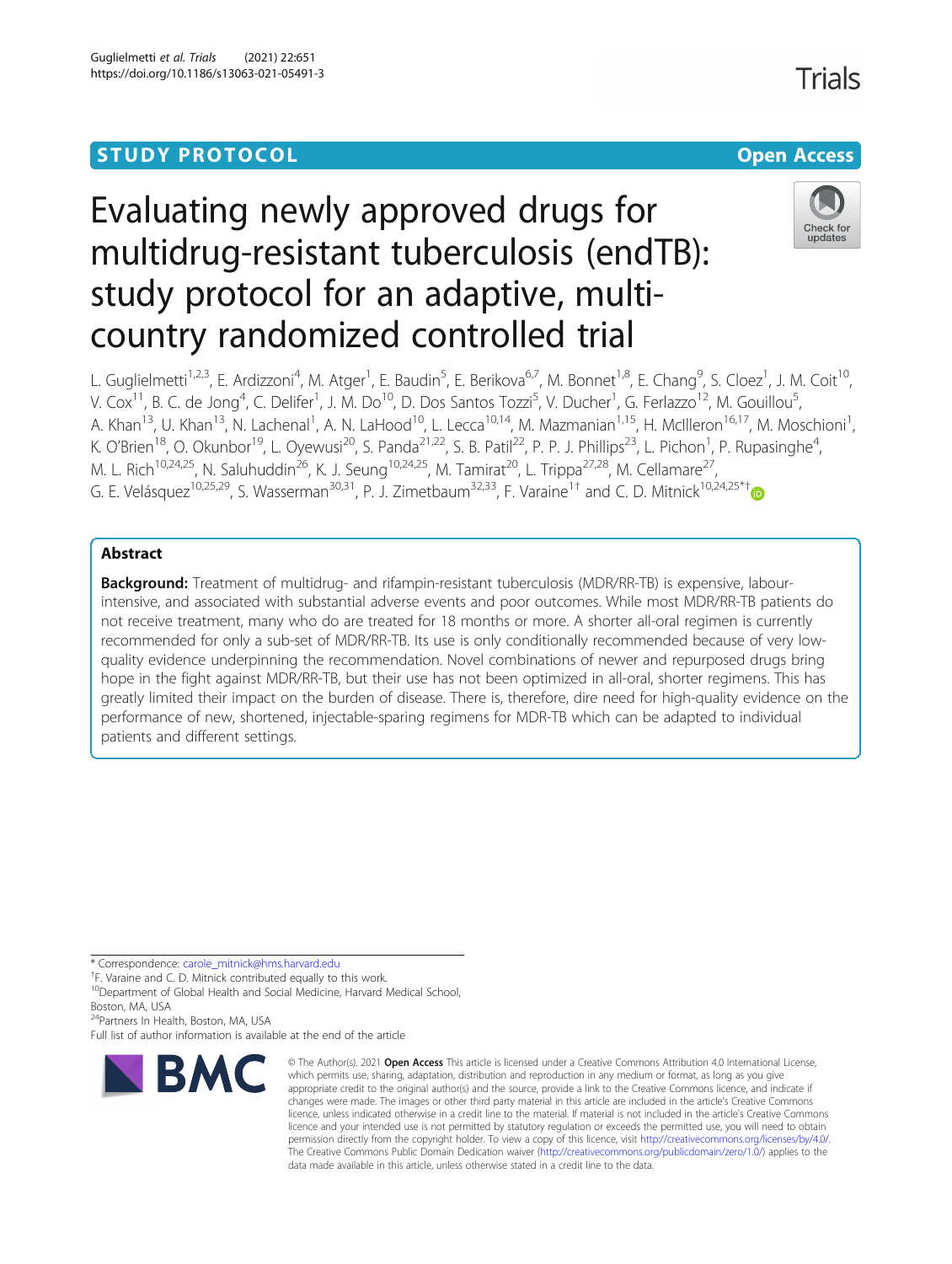Methods: endTB is a phase III, pragmatic, multi-country, adaptive, randomized, controlled, parallel, open-label clinical trial evaluating the efficacy and safety of shorter treatment regimens containing new drugs for patients with fluoroquinolone-susceptible, rifampin-resistant tuberculosis. Study participants are randomized to either the control arm, based on the current standard of care for MDR/RR-TB, or to one of five 39-week multi-drug regimens containing newly approved and repurposed drugs. Study participation in all arms lasts at least 73 and up to 104 weeks post-randomization. Randomization is response-adapted using interim Bayesian analysis of efficacy endpoints. The primary objective is to assess whether the efficacy of experimental regimens at 73 weeks is noninferior to that of the control. A sample size of 750 patients across 6 arms affords at least 80% power to detect the non-inferiority of at least 1 (and up to 3) experimental regimens, with a one-sided alpha of 0.025 and a noninferiority margin of 12%, against the control in both modified intention-to-treat and per protocol populations.

**Discussion:** The lack of a safe and effective regimen that can be used in all patients is a major obstacle to delivering appropriate treatment to all patients with active MDR/RR-TB. Identifying multiple shorter, safe, and effective regimens has the potential to greatly reduce the burden of this deadly disease worldwide.

Trial registration: [ClinicalTrials.gov](http://clinicaltrials.gov) Identifier NCT02754765. Registered on 28 April 2016; the record was last updated for study protocol version 3.3, on 27 August 2019.

Keywords: Rifampin-resistant tuberculosis, Rifampicin-resistant tuberculosis, Bedaquiline, Delamanid, Linezolid, Clofazimine, Fluoroquinolone, Pyrazinamide, Treatment shortening, MDR-TB, Non-inferiority, Bayesian adaptive randomization

#### Administrative information

Note: the numbers in curly brackets in this protocol refer to SPIRIT checklist item numbers. The order of the items has been modified to group similar items (see [http://www.equator-network.org/reporting-guidelines/](http://www.equator-network.org/reporting-guidelines/spirit-2013-statement-defining-standard-protocol-items-for-clinical-trials/) [spirit-2013-statement-defining-standard-protocol-items](http://www.equator-network.org/reporting-guidelines/spirit-2013-statement-defining-standard-protocol-items-for-clinical-trials/)[for-clinical-trials/](http://www.equator-network.org/reporting-guidelines/spirit-2013-statement-defining-standard-protocol-items-for-clinical-trials/)).

| Title $\{1\}$                   | Evaluating newly approved drugs<br>for multidrug-resistant tuberculosis<br>(endTB): study protocol for an adap-<br>tive, multi-country randomized con-<br>trolled trial                                                                                                                                                                                                                                                                                                                                                                                                                                                                                                                                                                                                            |
|---------------------------------|------------------------------------------------------------------------------------------------------------------------------------------------------------------------------------------------------------------------------------------------------------------------------------------------------------------------------------------------------------------------------------------------------------------------------------------------------------------------------------------------------------------------------------------------------------------------------------------------------------------------------------------------------------------------------------------------------------------------------------------------------------------------------------|
| Trial registration {2a and 2b}. | The endTB trial (evaluating newly<br>approved drugs for multidrug-resistant<br>tuberculosis, clinicaltrials.gov<br>NCT02754765)                                                                                                                                                                                                                                                                                                                                                                                                                                                                                                                                                                                                                                                    |
| Protocol version {3}            | The clinicaltrials.gov record was last<br>updated for study protocol version 3.3,<br>on August 27, 2019                                                                                                                                                                                                                                                                                                                                                                                                                                                                                                                                                                                                                                                                            |
| Funding {4}                     | The trial and the preparation of this<br>manuscript are funded by a grant<br>provided by Unitaid. The funding<br>source had no role in the study design;<br>in the collection, management, analysis,<br>or interpretation of data; in the writing<br>of the report; or in the decision to<br>submit the report for publication.<br>GEV received funding from the National<br>Institute of Allergy and Infectious<br>Diseases at the U.S. National Institutes<br>of Health (grant numbers K08 Al141740,<br>L30 Al120170, and P30 Al060354), the<br>Dr. Lynne Reid/Drs. Eleanor and Miles<br>Shore Fellowship at Harvard Medical<br>School, the Burke Global Health<br>Fellowship at the Harvard Global Health<br>Institute, and the Harvard University<br>Center for AIDS Research. |

#### Administrative information (Continued)

| Title $\{1\}$       | Evaluating newly approved drugs<br>for multidrug-resistant tuberculosis<br>(endTB): study protocol for an adap-<br>tive, multi-country randomized con-<br>trolled trial                                                                                                                                                                                                                                                                                                                                                                                                                                                                                                                                                                                                                                                                                                                                                                                                                                                                                                                                                                                                                                                                                                                                                                                                                        |
|---------------------|------------------------------------------------------------------------------------------------------------------------------------------------------------------------------------------------------------------------------------------------------------------------------------------------------------------------------------------------------------------------------------------------------------------------------------------------------------------------------------------------------------------------------------------------------------------------------------------------------------------------------------------------------------------------------------------------------------------------------------------------------------------------------------------------------------------------------------------------------------------------------------------------------------------------------------------------------------------------------------------------------------------------------------------------------------------------------------------------------------------------------------------------------------------------------------------------------------------------------------------------------------------------------------------------------------------------------------------------------------------------------------------------|
| Author details {5a} | Médecins Sans Frontières, Paris,<br>France.<br><sup>2</sup> Sorbonne Université, INSERM, U1135,<br>Centre d'Immunologie Et Des Maladies<br>Infectieuses, Paris, France.<br><sup>3</sup> Assistance Publique Hôpitaux de Paris<br>(APHP), Groupe Hospitalier Universitaire<br>Sorbonne Université, Hôpital Pitié-<br>Salpêtrière, Centre National De<br>Référence Des Mycobactéries Et De La<br>Résistance Des Mycobactéries Aux<br>Antituberculeux, Paris, France.<br><sup>4</sup> Institute of Tropical Medicine (ITM),<br>Antwerp, Belgium.<br><sup>5</sup> Epicentre, Paris, France.<br><sup>6</sup> Partners In Health, Astana, Kazakhstan.<br><sup>7</sup> National Scientific Center of<br>Phthisiopulmonology, Almaty,<br>Kazakhstan.<br><sup>8</sup> IRD UMI233/ INSERM U1175/Université<br>de Montpellier, Montpellier, France.<br><sup>9</sup> Médecins Sans Frontières, Toronto,<br>Ontario.<br>Department of Global Health and<br>Social Medicine, Harvard Medical<br>School, Boston, Massachusetts.<br><sup>11</sup> Centre for Infectious Disease<br>Epidemiology and Research (CIDER),<br>School of Public Health and Medicine,<br>Faculty of Health Sciences, University of<br>Cape Town, South Africa.<br>Southern Africa Medical Unit.<br>Médecins Sans Frontières, Cape Town,<br>South Africa.<br><sup>13</sup> Interactive Research and<br>Development, Karachi, Pakistan. |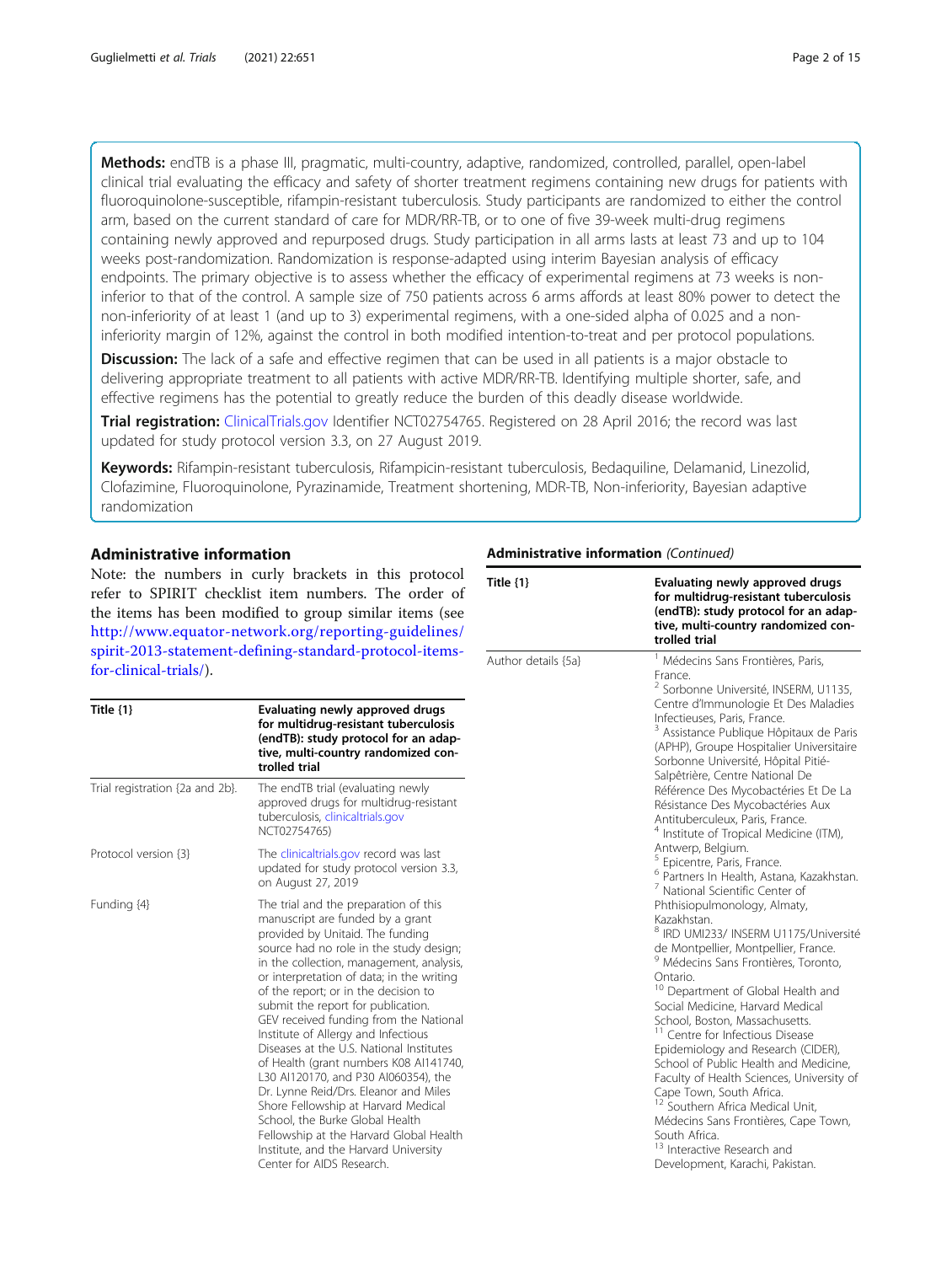#### Administrative information (Continued)

| Title {1}                                 | Evaluating newly approved drugs<br>for multidrug-resistant tuberculosis<br>(endTB): study protocol for an adap-<br>tive, multi-country randomized con-<br>trolled trial                                                                                                                                                                                                                                                                                                                                                                                                                                                                                                                                                                                                                                                                                                                                                                                                                                                                                                                                                                                                                                                                                                                                                                                                                                                                                                                                                                                                                                                                                                                                                                                                                                                                                                                                                                                                                                                                                                                                                                           |
|-------------------------------------------|---------------------------------------------------------------------------------------------------------------------------------------------------------------------------------------------------------------------------------------------------------------------------------------------------------------------------------------------------------------------------------------------------------------------------------------------------------------------------------------------------------------------------------------------------------------------------------------------------------------------------------------------------------------------------------------------------------------------------------------------------------------------------------------------------------------------------------------------------------------------------------------------------------------------------------------------------------------------------------------------------------------------------------------------------------------------------------------------------------------------------------------------------------------------------------------------------------------------------------------------------------------------------------------------------------------------------------------------------------------------------------------------------------------------------------------------------------------------------------------------------------------------------------------------------------------------------------------------------------------------------------------------------------------------------------------------------------------------------------------------------------------------------------------------------------------------------------------------------------------------------------------------------------------------------------------------------------------------------------------------------------------------------------------------------------------------------------------------------------------------------------------------------|
|                                           | <sup>14</sup> Socios En Salud-Sucursal Peru, Lima,<br>Peru.<br><sup>15</sup> Assistance Publique Hôpitaux de<br>Paris (APHP), Unité de Recherche<br>Clinique, Hôpital Pitié-Salpêtrière, Paris,<br>France.<br><sup>16</sup> Division of Clinical Pharmacology,<br>Department of Medicine, University of<br>Cape Town, Cape Town, South Africa.<br><sup>17</sup> Wellcome Centre for Infectious<br>Diseases Research in Africa (CIDRI-<br>Africa), Institute of Infectious Disease<br>and Molecular Medicine, University of<br>Cape Town, Cape Town, South Africa.<br><sup>18</sup> Abiomed, Inc. Danvers,<br>Massachusetts.<br><sup>19</sup> Social & Scientific Systems-DLH, Silver<br>Spring, Maryland.<br><sup>20</sup> Partners In Health, Maseru, Lesotho.<br><sup>21</sup> Epidemiology and Communicable<br>Diseases Division, Indian Council of<br>Medical Research, Pune, India.<br><sup>22</sup> Indian Council of Medical Research<br>(ICMR) - National AIDS Research<br>Institute, Pune, India.<br><sup>23</sup> University of San Francisco (UCSF)<br>Center for Tuberculosis, San Francisco,<br>California.<br><sup>24</sup> Partners In Health, Boston,<br>Massachusetts.<br><sup>25</sup> Division of Global Health Equity,<br>Brigham and Women's Hospital, Boston,<br>Massachusetts.<br><sup>26</sup> Department of Infectious Diseases,<br>Indus Hospital, Karachi, Pakistan.<br><sup>27</sup> Dana-Farber Cancer Institute, Boston,<br>Massachusetts.<br><sup>28</sup> Harvard T.H. Chan School of Public<br>Health, Boston, Massachusetts,<br><sup>29</sup> Division of Infectious Diseases,<br>Brigham and Women's Hospital, Boston,<br>Massachusetts.<br><sup>30</sup> Wellcome Centre for Infectious<br>Diseases Research in Africa, Department<br>of Medicine, University of Cape Town,<br>Cape Town, South Africa.<br><sup>31</sup> Division of Infectious Diseases and<br>HIV Medicine, Department of Medicine,<br>Groote Schuur Hospital and University<br>of Cape Town, Cape Town, South<br>Africa.<br><sup>32</sup> Harvard Medical School, Boston,<br>Massachusetts.<br><sup>33</sup> Beth Israel Deaconess Medical |
| Name and contact                          | Center, Boston, Massachusetts.<br>Dr. Francis Varaine, Médecins Sans                                                                                                                                                                                                                                                                                                                                                                                                                                                                                                                                                                                                                                                                                                                                                                                                                                                                                                                                                                                                                                                                                                                                                                                                                                                                                                                                                                                                                                                                                                                                                                                                                                                                                                                                                                                                                                                                                                                                                                                                                                                                              |
| information for the trial<br>sponsor {5b} | Frontières, Paris, France.<br>francis.varaine@paris.msf.org                                                                                                                                                                                                                                                                                                                                                                                                                                                                                                                                                                                                                                                                                                                                                                                                                                                                                                                                                                                                                                                                                                                                                                                                                                                                                                                                                                                                                                                                                                                                                                                                                                                                                                                                                                                                                                                                                                                                                                                                                                                                                       |
| Role of sponsor {5c}                      | The trial is sponsored by Médecins Sans<br>Frontières. The sponsor is involved in all                                                                                                                                                                                                                                                                                                                                                                                                                                                                                                                                                                                                                                                                                                                                                                                                                                                                                                                                                                                                                                                                                                                                                                                                                                                                                                                                                                                                                                                                                                                                                                                                                                                                                                                                                                                                                                                                                                                                                                                                                                                             |

trial activities, including study design, data collection and analysis, and

#### Administrative information (Continued)

| Title $\{1\}$ | Evaluating newly approved drugs<br>for multidrug-resistant tuberculosis<br>(endTB): study protocol for an adap-<br>tive, multi-country randomized con-<br>trolled trial                                                                                                                                                                                                                                                                                                                                                                                              |
|---------------|----------------------------------------------------------------------------------------------------------------------------------------------------------------------------------------------------------------------------------------------------------------------------------------------------------------------------------------------------------------------------------------------------------------------------------------------------------------------------------------------------------------------------------------------------------------------|
|               | writing/submission of the report. The<br>sponsor has ultimate authority over<br>these activities. The sponsor is<br>responsible for (delegation of)<br>communicating protocol modifications<br>to investigators, participants, and<br>registries after regulatory and ethics<br>approvals. The design and<br>implementation of the trial are<br>supported and overseen by the<br>following external, independent<br>committees: a Data Safety Monitoring<br>Board, a Scientific Advisory Committee,<br>the Global Tuberculosis Community<br>Advisory Board (TB-CAB). |

#### Background {6a}

The endTB trial (evaluating newly approved drugs for multidrug-resistant tuberculosis, [clinicaltrials.gov](http://clinicaltrials.gov) Identifier NCT02754765) was designed in 2015 to avail of and optimize exciting, new developments in treatment for drug-resistant tuberculosis (DR-TB). That year, there were an estimated 580,000 new cases of TB caused by organisms resistant to the most potent first-line anti-TB drugs (at least rifampin, RR-TB; or at least isoniazid and rifampin, MDR-TB). Only 132,120 cases (22.7%) of MDR/RR-TB were detected and 125,000 (21.5%) received treatment with second-line TB drugs. Roughly half were cured [[1](#page-12-0)]. The consequences of this situation are dire: death is common among MDR/RR-TB patients who experience unfavourable treatment outcomes [[2,](#page-12-0) [3](#page-12-0)]. Many of those treated receive conventional regimens comprising 18–24 months of toxic, poorly tolerated multidrug treatment [[4\]](#page-12-0). Cure is reported in only 57% globally and loss to follow-up occurs in 16% [[5,](#page-12-0) [6\]](#page-12-0). Toxicity occurs in nearly all patients receiving conventional treatment for MDR-TB [\[7](#page-12-0)]. In two pivotal trials of new anti-TB drugs, patients in the control arms received placebo plus background conventional MDR-TB treatment regimens: approximately 95% experienced adverse events. And serious adverse events were reported in 19% of participants randomized to the control arm in the bedaquiline trial (NCT00449644) and 9% in the delamanid trial (NCT00685360) [[8,](#page-12-0) [9\]](#page-12-0). Observational cohorts corroborate these findings, with 73 to 79% reported to experience toxicity  $[10, 11]$  $[10, 11]$  $[10, 11]$  $[10, 11]$ . This complicates the management of MDR-TB treatment and frequently leads to suspension and replacement of drug(s) in conventional regimens [\[12](#page-12-0), [13](#page-12-0)]. Toxicity is a major driver of loss to follow-up [[14](#page-12-0)] and is associated with lower rates of culture conversion [[15\]](#page-12-0).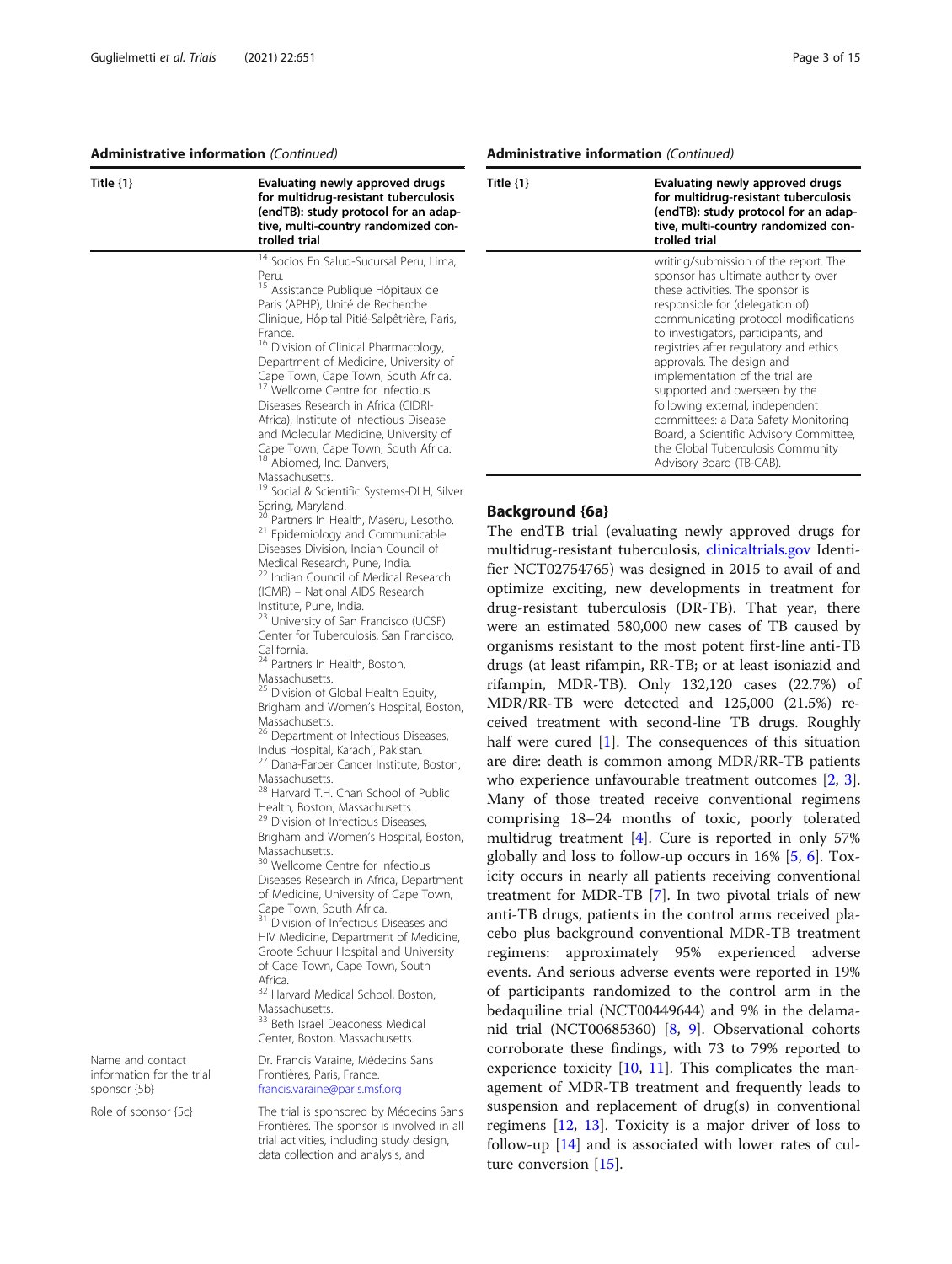Recent developments offered promise of improvement; however, this potential has yet to be fully realized. A shorter alternative regimen with promising efficacy emerged for MDR-TB in patients with limited prior treatment exposure and resistance [[16](#page-12-0), [17\]](#page-13-0). The "STREAM" or "Bangladesh" regimen relies on drugs commonly used in first-line treatment and/or in MDR/ RR-TB treatment for 20 years; in some settings, resistance to these drugs is common  $[18, 19]$  $[18, 19]$  $[18, 19]$ . Uptake of this innovation was limited by this reality and also by the simultaneous emergence of the first new anti-TB drugs in 50 years. In 2012 and 2014, bedaquiline and delamanid, respectively, received conditional approval from stringent regulatory authorities (SRA) for the treatment of MDR-TB. The pivotal trials of these drugs added each to a background regimen, improving interim and longterm outcomes, but retaining the toxic, long, conventional (injectable-containing) regimen [[8,](#page-12-0) [9,](#page-12-0) [20](#page-13-0), [21](#page-13-0)]. Murine and clinical studies supported the shortening potential of combinations of new agents, coadministered with repurposed drugs [\[22](#page-13-0)–[31\]](#page-13-0). Such combinations, however, have not been optimized and examined rigorously through randomized, internally, concurrently controlled clinical trials with participants followed to ascertain relapse-free cure. Nevertheless, there has been substantial pressure to modify guidance in this breach between the unpalatable conventional regimen and rigorously studied shorter, injectablesparing regimens. Policy changes have, therefore, generally comprised "conditional recommendations" based on "very low-quality" evidence. The endTB trial aims to close this gap by studying in a randomized, internally controlled trial, shorter treatments composed of novel combinations of newer and repurposed drugs. The endTB trial tests experimental regimen combinations drawn from among the following drugs: bedaquiline, delamanid, clofazimine, linezolid, moxifloxacin or levofloxacin, and pyrazinamide. endTB regimen selection was guided by the following principles. Regimens should: contain at least one new drug class, include 3 to 5 likely effective drugs preferentially those without extensive prior use, be effective against a range of MDR/RR strains of M. tuberculosis, shorten duration, be all-oral, and have a simple dosing profile, acceptable side effect profile, and minimal drug-drug interactions with antiretrovirals [[32](#page-13-0)]. This phase 3 trial evaluates five novel, 9 month, all oral, treatment regimens for patients with fluoroquinolone-susceptible MDR/RR-TB. The study protocol is presented here.

#### Objectives {7}

The primary objective of the endTB trial is to assess whether the efficacy of experimental regimens at 73 weeks post-randomization is non-inferior to that of the control. Secondary objectives include efficacy comparisons at 8, 39, and 104 weeks. Safety objectives include comparisons between the experimental and control arms of the proportion of patients who died or who experience grade 3 or higher adverse events (AEs), serious adverse events (SAEs) of any grade, and adverse events of special interest (AESI), at 73 and 104 weeks. Important exploratory objectives include comparing the effect of two linezolid dose-reduction strategies on toxicity and efficacy of experimental regimens.

#### Methods

The study protocol hereby presented contains all items defined by the Standard Protocol Items: Recommendations for Interventional Trials (SPIRIT) statement. A completed SPIRIT checklist is provided (Supplement 1).

#### Design {8}

endTB is a phase III, pragmatic, multi-country, adaptive, randomized, controlled, parallel, non-inferiority openlabel clinical trial evaluating the efficacy and safety of five 9-month treatment regimens containing recently approved drugs for MDR-TB compared to a control that is the current standard of care for MDR-TB.

#### Randomization, masking, and blinding {16a}{16b}{16c}{17a}

Randomization is web-based (with voice backup), and adapted randomization lists are uploaded to the webbased platform. The study is open label; the regimens are not masked. Microbiology staff who perform testing that is core to efficacy assessments are blinded to treatment assignment. Central investigators are also blinded. Since site investigators are not blinded to assignment and are possibly influenced by opinions about regimen allocation, permanent regimen changes are made with input from the independent Clinical Advisory Committee (CAC), staffed by expert MDR-TB clinicians. The CAC also validates study endpoints that are assigned by local investigators. CAC members do not provide any input on the study protocol and are not involved in the study analysis.

Secondary, balanced (1:1 allocation ratio) randomization to linezolid dose-reduction strategy occurs among patients in the experimental arms at 16 weeks post randomization or earlier if required for toxicity.

#### Interim analysis and stopping {21b}

Randomization is outcome adaptive using interim Bayesian analyses of efficacy endpoints; it has been described previously [[33,](#page-13-0) [34\]](#page-13-0) and is summarized here. The initial randomization list used fixed block sizes with balanced allocation to all 6 arms. After approximately 30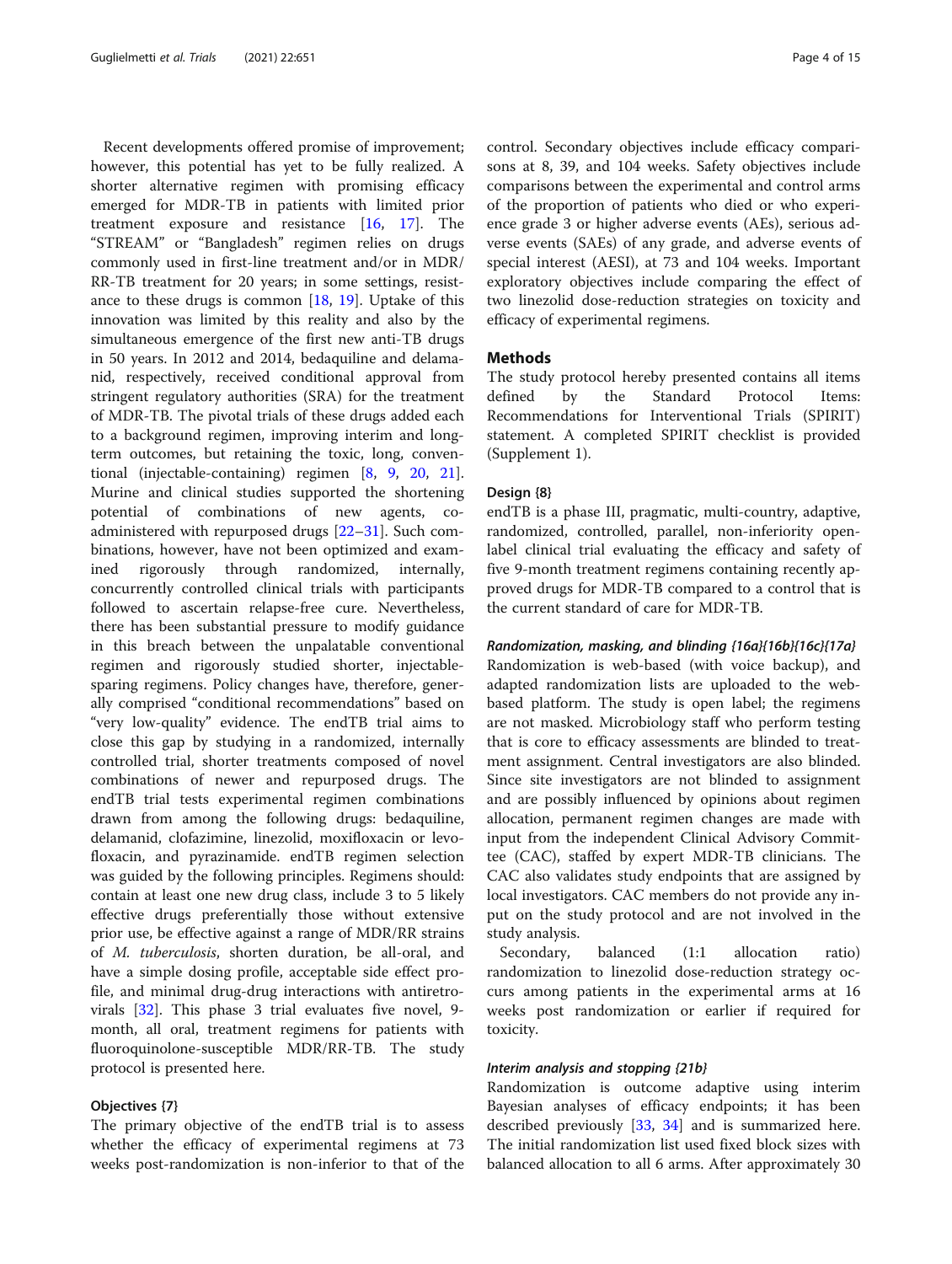participants are assigned to each arm, the response adaptation begins. At approximately monthly intervals, interim treatment effect (at 8 and 39 weeks) is estimated for each arm, relative to the control, through Bayesian modelling. Randomization probabilities are updated after each interim analysis; higher probability of randomization is assigned to arms with greater interim treatment effect. The probability of assignment to the control arm matches the probability of assignment to the most effective experimental arm. The interim analysis is conducted by a Bayesian statistician (MC) who is not involved in study operations.

Further efficacy review may inform dropping of regimen(s) for futility. Stopping an arm early may be indicated if the posterior probability of a regimen being non-inferior to the control at week 73 falls below a predefined threshold of 5%. Conversely, if the posterior probability is at least 95% that a regimen is superior to the control at week 73, stopping for efficacy will be considered. This may trigger a review by the DSMB to decide if this superior regimen should be stopped (i.e. no more participants are randomized to this regimen) or if the evidence is to be balanced with the safety data.

#### Regimen composition and duration experimental arms {11a}

Experimental arms comprise standardized, four- or fivedrug combinations of the following: delamanid, clofazimine, linezolid, pyrazinamide, and a fluoroquinolone (moxifloxacin or levofloxacin); see Tables 1 and [2](#page-5-0) for composition and dosing, respectively. Selected regimens combine drugs with distinct mechanisms of action, bactericidal (bedaquiline, delamanid, linezolid, fluoroquinolones) and sterilizing (bedaquiline, clofazimine, delamanid, linezolid, pyrazinamide [\[35](#page-13-0)–[37\]](#page-13-0)) activity against Mycobacterium tuberculosis, and activity in different microenvironments (acid, hypoxic, etc.). Possible overlapping toxicity, particularly QT interval prolongation that could predispose to cardiotoxicity, is managed by including no more than 2 drugs considered to be major QT interval prolongers (bedaquiline, clofazimine, and moxifloxacin) in a regimen. All regimens contain a fluoroquinolone and pyrazinamide, the only drugs to

Control-arm treatment is constructed according to the latest WHO recommendations [[4\]](#page-12-0) and local guidance: composition of the regimens may therefore change over the course of the trial. Control-arm treatment may contain one or both recently approved drugs (bedaquiline or delamanid) in addition to companion drugs. Duration is variable: the conventional regimen is delivered for approximately 86 weeks. Shorter regimens that are endorsed by WHO for routine use, are permitted [\[43](#page-13-0)]. Oral drugs are delivered 7 days/week in both experimental and control arms. Injectable drugs (used only rarely under protocol version 3.3) in the control arm are delivered at least 6 days/week, according to local practices. All drug intakes are directly observed.

Table 1 Description of endTR treatment arms {11a}

|                       | <b>I WINTE I</b> DESCRIPTION OF CHOID GEOGRAPHS CHING [110] |                  |             |           |                                                                                                                  |              |
|-----------------------|-------------------------------------------------------------|------------------|-------------|-----------|------------------------------------------------------------------------------------------------------------------|--------------|
| <b>Trial regimens</b> | <b>Bedaguiline</b>                                          | <b>Delamanid</b> | Clofazimine | Linezolid | Fluoroguinolone                                                                                                  | Pyrazinamide |
| endTB 1               | Bda                                                         |                  |             | LZd       | Mfx                                                                                                              |              |
| endTB <sub>2</sub>    | Bda                                                         |                  | Cfz         | Lzd       | Lfx                                                                                                              |              |
| endTB <sub>3</sub>    | Bda                                                         | Dlm.             |             | l 7d      | Lfx                                                                                                              |              |
| endTB 4               |                                                             | Dlm              | Cfz         | Lzd       | Lxf                                                                                                              |              |
| endTB <sub>5</sub>    |                                                             | Dlm              | Cfz         |           | Mfx                                                                                                              |              |
| endTB 6 (Control)     |                                                             |                  |             |           | Standard of care control, composed according to latest WHO Guidelines, including the possible use of Dlm or Bdg. |              |

Abbreviations: Bdq, bedaquiline; Dlm, delamanid; Cfz, clofazimine; Lzd, linezolid; Mfx, moxifloxacin; Lfx, levofloxacin; Z, pyrazinamide

which prior exposure is widespread. The fluoroquinolones, especially the later-generation class members, are a cornerstone of treatment for MDR-TB. In vitro, animal, and human studies all support the inclusion of this drug class for the treatment of resistant TB [[38](#page-13-0), [39](#page-13-0)] in patients with isolates susceptible to fluoroquinolones. Although pyrazinamide is linked to toxicity, especially hepatotoxicity, WHO previously recommended inclusion of pyrazinamide in all MDR-TB regimens [\[40](#page-13-0)]. Currently, it is recommended to count pyrazinamide as an effective drug only in case drug susceptibility testing confirms susceptibility [[4\]](#page-12-0). Acknowledging the important role of pyrazinamide (when active) in TB treatment shortening [[41](#page-13-0)], and the uncertainty about activity at the time of treatment initiation, all endTB experimental regimens contain pyrazinamide plus at least three other likely effective anti-TB agents. This is consistent with WHO guidance on the treatment of MDR-TB in place when the trial was designed [[42](#page-13-0)].

Treatment in experimental arms is for 39 weeks; participants in the experimental arms are allowed up to 47 weeks to complete the 39-week treatment course. Of note, while linezolid dosing starts at 600 mg/day, the aforementioned dose-reduction randomization assigns experimental arm patients to receive either linezolid at 300 mg daily or at 600 mg three times/week starting at 16 weeks (or earlier, if indicated by toxicity).

#### Regimen composition and duration control arm {6b}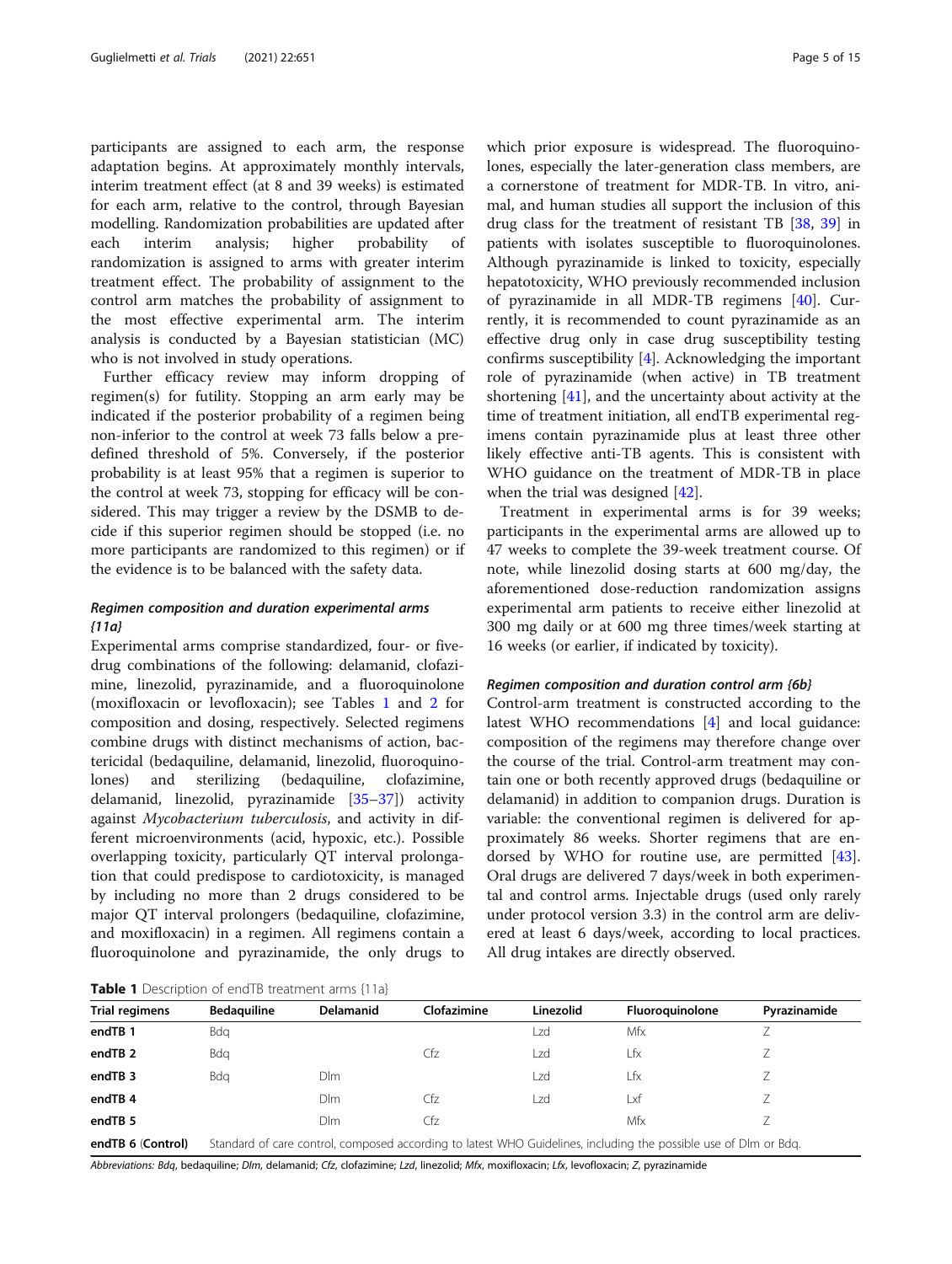| Drug <sup>a</sup>      | Weight band (kg) |                                                                   |          |          |         |  |  |  |
|------------------------|------------------|-------------------------------------------------------------------|----------|----------|---------|--|--|--|
|                        | $30 - 35$        | $>35-45$                                                          | $>45-55$ | $>55-70$ | >70     |  |  |  |
| <b>Bedaquiline</b>     |                  | 400 mg QD x 2 weeks <sup>b</sup> followed by 200 mg 3x/week       |          |          |         |  |  |  |
| <b>Delamanid</b>       | 100 mg BID       |                                                                   |          |          |         |  |  |  |
| Moxifloxacin           | 400 mg           |                                                                   |          |          |         |  |  |  |
| Levofloxacin           | 750 mg           | 1000 mg                                                           |          |          |         |  |  |  |
| Linezolid <sup>c</sup> |                  | 600 mg QD up to week 16 (followed by 300 mg QD or 600 mg 3x/week) |          |          |         |  |  |  |
| Clofazimine            | $100 \text{ mg}$ |                                                                   |          |          |         |  |  |  |
| Pyrazinamide           | 800 mg           | 1200 ma                                                           | 1600 mg  |          | 2000 mg |  |  |  |

<span id="page-5-0"></span>Table 2 Experimental arm drug doses by weight bands {11a}

<sup>a</sup>Dosing is once a day unless otherwise indicated

b<br><sup>b</sup>The loading dose of bedaquiline treatment comprises 2 weeks of 400 mg QD. If the patient is already receiving bedaquiline treatment, bedaquiline within the experimental regimen should be dosed as a continuation of that treatment (i.e. only remaining doses of the 2-week loading dose should be administered and a load should not be restarted if it was already completed at time of study treatment initiation)

c Linezolid dosing is routinely modified at week 16 or sooner if necessary to reduce toxicity related to linezolid. The modification entails either decreased (300 mg daily) or intermittent (600 mg 3×/week) dosing as defined by balanced randomization

#### Follow-up duration

Study participation is for up to 104 weeks postrandomization; those participants remaining in followup when the last participant completes 73 weeks will have their follow-up truncated.

#### Setting {9}

The endTB trial is jointly coordinated by members of the endTB consortium: Interactive Research and Development (IRD), Médecins Sans Frontières (MSF), and Partners In Health (PIH) and their research partners, Harvard Medical School, Epicentre, and the Institute of Tropical Medicine of Antwerp (ITM); most coordination is based at MSF. The trial is implemented in countries selected for the following: a significant burden of MDR/RR-TB; the presence of a member institution of the endTB consortium or another entity experienced in TB clinical trials and an existing relationship between TB services and the aforementioned group; clinical trial experience or potential (established through a multi-step siteassessment process); suitable MDR-TB clinical management systems, regulatory environment, research pharmacy capability, and micro/molecular biology services; and heterogeneity in DR-TB patient characteristics (geography, resistance, comorbidities, risk-factor profiles). The list of participating countries and sites is available on [ClinicalTrials.gov.](http://clinicaltrials.gov)

#### Study population

#### Inclusion/exclusion {10}

The study population comprises males and females aged ≥15 years with pulmonary TB suspected or confirmed to be resistant to rifampin, without known fluoroquinolone resistance. Inclusion and exclusion criteria are detailed in Table 3. Inclusion criteria include pulmonary TB caused by fluoroquinolone-susceptible and rifampinresistant M. tuberculosis, written informed consent, willingness to use effective contraception, and expected ability to remain locatable in study catchment area for the duration of study participation. Patients are excluded for known allergies or hypersensitivity to any of the investigational drugs; pregnancy or breastfeeding; prior

#### Table 3 Inclusion and exclusion criteria for study.

#### Inclusion criteria

• Documented pulmonary TB due to strains of Mycobacterium

tuberculosis resistant to rifampin and susceptible to fluoroquinolones • Diagnosed by validated rapid molecular test

- ≥ 15 years of age
- Willingness to use effective contraception
- 
- Provision of informed consent for study participation • Residence in a dwelling that can be located by study staff and an

expectation to remain in the area for the duration of the study

#### Exclusion criteria

• Patients with known allergies or hypersensitivity to any of the investigational drugs

• Patients known to be pregnant or unwilling or unable to stop breastfeeding an infant

• Patients unable to comply with treatment or follow-up schedule • Patients with exposure (intake for 30 days or more) in the past 5 years to bedaquiline, delamanid, linezolid, or clofazimine, or with proven

or likely resistance to bedaquiline, delamanid, linezolid, or clofazimine • Patients who have received second-line drugs for 15 days or more prior to the screening visit date in the current MDR-TB treatment

episode • Patients with one or more of the following laboratory results:

- Grade 3 or higher haemoglobin, calcium, magnesium, creatinine, or bilirubin

- Grade 2 or higher potassium, aspartate aminotransferase, alanine aminotransferase, or total bilirubin

- Albumin < 2.8 g/dL

- Grade 4 result on any other screening laboratory tests

• Patients with cardiac risk factors including ECG abnormalities (i.e. QTcF≥450 ms), pacemaker implant, and personal/family history of cardiovascular disease (i.e. long QT syndrome, left or right bundle branch block)

• Patients requiring continued use of a contraindicated medication

• Patients currently taking part in another trial of medicinal product

• Patients with any condition (social or medical) which, in the opinion of the investigator, would make study participation unsafe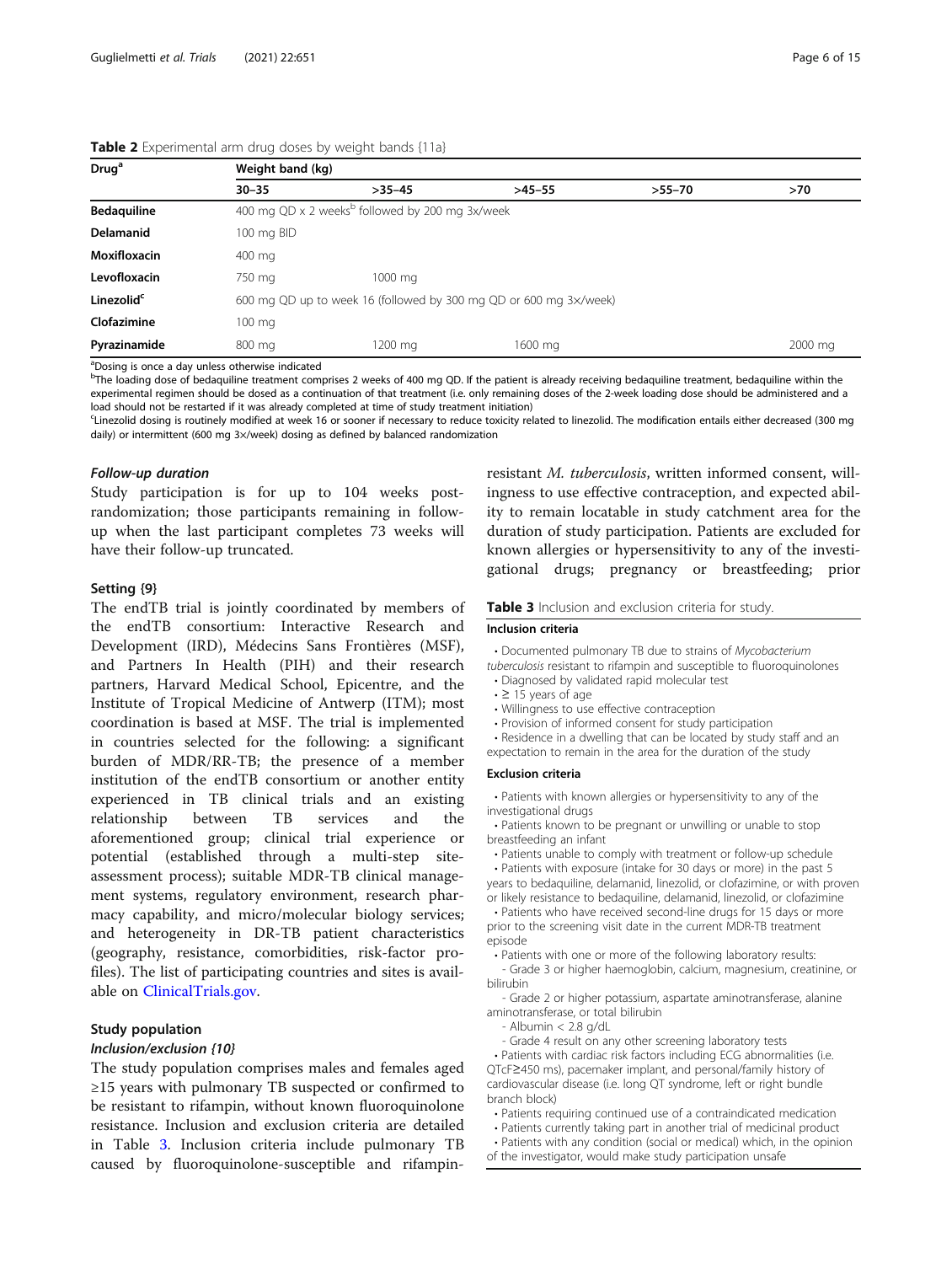exposure/resistance to bedaquiline, delamanid, linezolid, or clofazimine; any second-line anti-TB drug exposure for 15 days or more immediately prior to the screening visit date; abnormal haematology, biochemistry; cardiac risk factors; required use of a contraindicated medication; social or medical conditions, which, in the opinion of the investigator, would make study participation unsafe. HIV positivity, regardless of CD4 lymphocyte counts, is not a reason for exclusion. Fluoroquinolone resistance on phenotypic test will result in late exclusion.

#### Study treatment discontinuation and study withdrawal {11b}{11d}

Study treatment may be discontinued in the following situations: (1) pregnancy or breastfeeding, (2) required use of prohibited concomitant medications, (3) indications of treatment failure, and (4) any other condition (social or medical) which the site principal investigator believes would make study participation unsafe. Prohibited concomitant medications depend on treatment received by the participant. They include moderate and strong CYP3A4 inhibitors and inducers for bedaquilinecontaining regimens; strong inducers are also disallowed with delamanid-containing regimens. With linezolidcontaining regimens, disallowed medications are any medicinal product that inhibits monoamine oxidases A or B, tricyclic antidepressants, selective serotonin reuptake inhibitors, selective serotonin/norepinephrine reuptake inhibitor, triptans, and other serotoninergic agents. Decisions to permanently discontinue study treatment are made in consultation with the Clinical Advisory Committee. Participants will be referred to local services for treatment. Discontinuation of treatment for the abovespecified reasons, and alteration of the assigned study regimen, results in withdrawal from study. Study participation also ends if consent is withdrawn. In case study participation is ended prematurely, an early termination visit will be performed if possible. In addition, participants discontinuing treatment before the week 73 visit will be encouraged to perform post-termination follow-up visits at weeks 39 and 73, as needed.

#### Recruitment and retention {11c}{15}{18b}{26a}{22}{30}

Prospective participants are identified by facility staff in inpatient or outpatient facilities, located in the study catchment areas, that provide TB diagnosis and/or treatment. Patients who agree to be evaluated for the study are referred to study staff. Study staff explain the study, including potential risks and benefits associated with participation. Subsequently, screening consent is obtained from participants (or from parent or guardian, in case of minors, who also provide assent) by site investigators or other delegated site staff prior to any

trial-specific evaluation. Baseline consent and randomization follow in those who are eligible.

Retention in the study is ensured through comprehensive, individualized patient support, including adherence enablers and home visits as needed. During treatment, adherence is monitored at every visit and adherence counselling is provided by specialized staff. All transport costs encountered by participants are covered by the study. Food support is provided. Participants requiring care for comorbidities (e.g. HIV, diabetes mellitus) receive all care in the study setting or through facilitated referrals to local providers.

Adverse events are solicited at all study visits; spontaneous reporting of adverse events can also occur at scheduled study visits, through daily treatment support, or at unscheduled visits. Adverse events are managed according to grade and relatedness to study drug; closer monitoring may be recommended at any grade. Investigators are encouraged to modify or withhold study drugs possibly related to adverse events of grade 3 or higher. Additional guidance is provided in study standard operating procedures and by the CAC.

#### Study endpoints {12} **Efficacy**

The primary efficacy outcome is the proportion of participants with favourable outcome at week 73 (Table [4\)](#page-7-0). Secondary efficacy outcomes are:

- 1. The proportion of participants with favourable outcome at week 39
- 2. The proportion of participants with favourable outcome at week 104
- 3. The proportion of patients who experienced failure or relapse at week 73 and at week 104
- 4. Early treatment response, which is assessed through the following: (a) proportion of patients with culture conversion at 8 weeks assessed in Mycobacteria Growth Indicator Tube (MGIT) culture method (and on Löwenstein-Jensen [LJ] culture medium where possible); (b) time to culture conversion assessed in MGIT system (and LJ where possible); and (c) change in time to positivity (TTP) in MGIT over 8 weeks

The definitions used for the primary efficacy outcome are shown in Table [4.](#page-7-0) Efficacy endpoints at weeks 39, 73, and 104 are validated by the CAC, the aforementioned committee of expert MDR-TB clinicians who do not provide any input on the study protocol and are not involved in the study analysis.

Although differences are not expected, the primary efficacy endpoints are also used to evaluate efficacy across linezolid-dose-reduction strategies.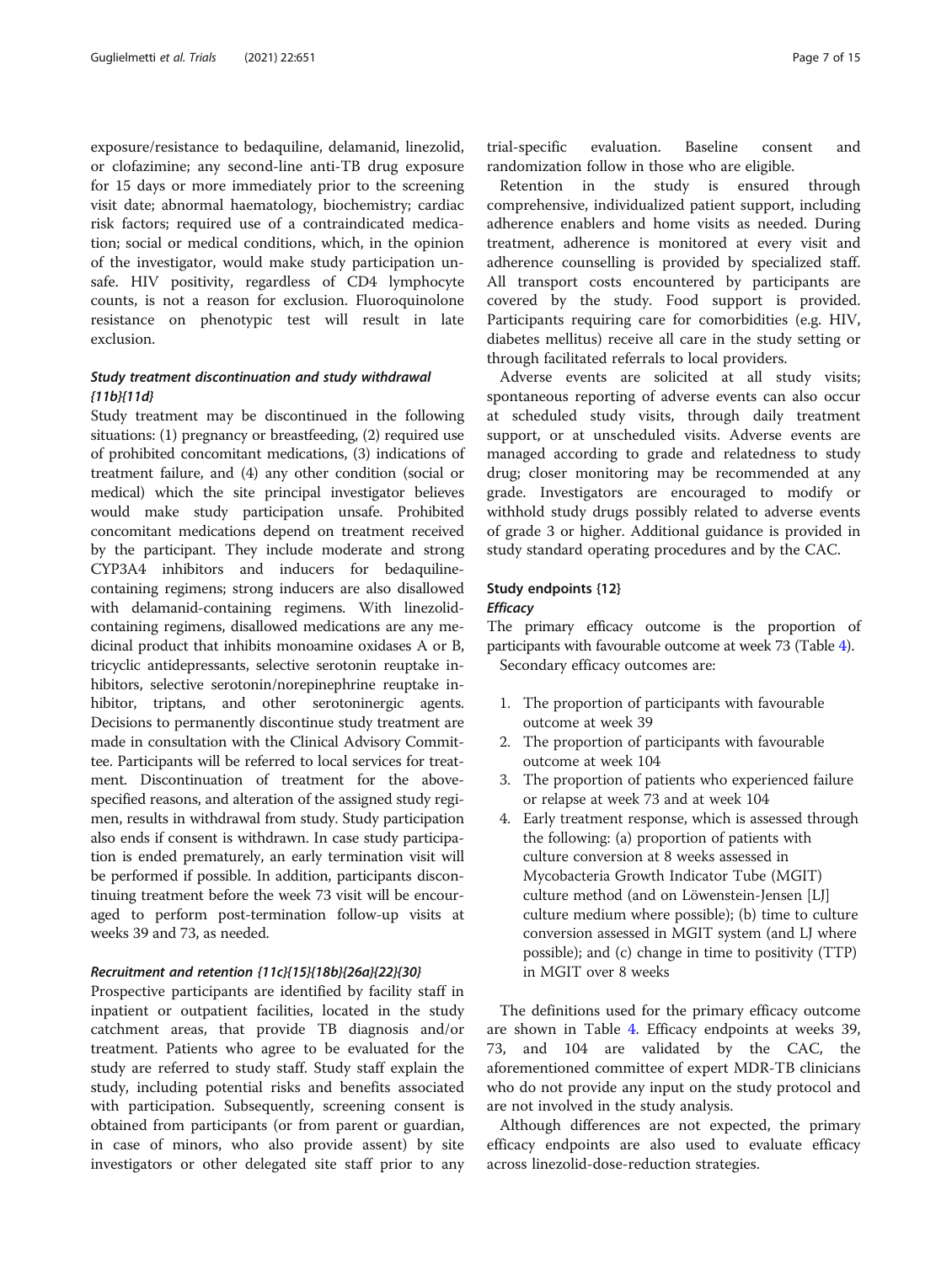#### <span id="page-7-0"></span>Table 4 Definition of primary treatment outcome {12}

| <b>Outcome definition</b>                                             | Definition of favourable outcome                                                                                                                                                                                                                                                                                                                                                                                                                                                                                                                                                                                                                                                                                                                                                                                                                                                                                               | Definition of unfavourable outcome                                                                                                                                                                                                                                                                                                                                                                                                                                                                                                                                                                                                                                                                                                                                                                                                                                                                                                                                                                                                                                                                                                                                                                                                                                                                                                                                                                                                                                                                                                                                                                                                                                                                                                                                                                                                                                                                                                                                                                                                               |
|-----------------------------------------------------------------------|--------------------------------------------------------------------------------------------------------------------------------------------------------------------------------------------------------------------------------------------------------------------------------------------------------------------------------------------------------------------------------------------------------------------------------------------------------------------------------------------------------------------------------------------------------------------------------------------------------------------------------------------------------------------------------------------------------------------------------------------------------------------------------------------------------------------------------------------------------------------------------------------------------------------------------|--------------------------------------------------------------------------------------------------------------------------------------------------------------------------------------------------------------------------------------------------------------------------------------------------------------------------------------------------------------------------------------------------------------------------------------------------------------------------------------------------------------------------------------------------------------------------------------------------------------------------------------------------------------------------------------------------------------------------------------------------------------------------------------------------------------------------------------------------------------------------------------------------------------------------------------------------------------------------------------------------------------------------------------------------------------------------------------------------------------------------------------------------------------------------------------------------------------------------------------------------------------------------------------------------------------------------------------------------------------------------------------------------------------------------------------------------------------------------------------------------------------------------------------------------------------------------------------------------------------------------------------------------------------------------------------------------------------------------------------------------------------------------------------------------------------------------------------------------------------------------------------------------------------------------------------------------------------------------------------------------------------------------------------------------|
| Proportion of participants<br>with a favourable<br>outcome at week 73 | The outcome is not classified as unfavourable, and one of<br>the following is true:<br>1. The last two culture results are negative. These two<br>cultures must be taken from sputum samples collected on<br>separate visits, the latest between weeks 65 and 73.<br>2. The last culture result (from a sputum sample collected<br>between weeks 65 and 73) is negative, and either there is<br>no other post-baseline culture result or the penultimate cul-<br>ture result is positive due to laboratory cross contamination,<br>and bacteriological, radiological and clinical evolution is<br>favourable.<br>3. There is no culture result from a sputum sample<br>collected between weeks 65 and 73 or the result of that<br>culture is positive due to laboratory cross contamination,<br>and the most recent culture result is negative, and<br>bacteriological, radiological, and clinical evolution is<br>favourable. | Any of the following:<br>1. Replacement or addition of one or more investigational<br>drugs in an experimental arm (failure).<br>2. Replacement or addition of two or more investigational<br>drugs in the control arm (failure).<br>3. Initiation of a new MDR-TB treatment regimen after the<br>end of the allocated study regimen and before week 73<br>(relapse).<br>4. Death from any cause.<br>5. At least one of the last two cultures, the latest being<br>from a sputum sample collected between weeks 65 and 73,<br>is positive in the absence of evidence of laboratory cross<br>contamination (failure/relapse).<br>6. The last culture result (from a sputum sample collected<br>between weeks 65 and 73) is negative; AND there is no<br>other post-baseline culture result or the penultimate culture<br>is positive due to laboratory cross contamination; and bac-<br>teriological, radiological, or clinical evolution is unfavourable<br>(failure/relapse).<br>7. There is no culture result from a sputum sample<br>collected between weeks 65 and 73 or it is positive due to<br>laboratory cross contamination.<br>AND the most recent culture is negative; and<br>bacteriological, radiological or clinical evolution is<br>unfavourable (failure/relapse); or the most recent culture<br>result is positive in the absence of laboratory cross<br>contamination.<br>8. The outcome is not assessable because there is no<br>culture result from a sputum sample collected between<br>weeks 65 and 73 or it is positive due to laboratory cross<br>contamination.<br><b>AND</b><br>- There is no other post-baseline culture result or the most<br>recent culture is positive due to laboratory cross<br>contamination.<br>- The most recent culture is negative and bacteriological,<br>radiological, and clinical evolution is not assessable.<br>9. Previously classified as unfavourable in the present study<br>(except for participants whose outcome at 39 weeks was<br>unfavourable because it was unassessable). |

#### **Safety**

The main safety outcomes are at 73 (and 104) weeks:

- 1. The proportion of patients who died of any cause
- 2. The proportion of participants with grade 3 or greater AEs, SAEs, and AESIs of any grade by 73 and 104 weeks (grading is determined using the MSF Severity Scale, which was derived from CTCAE v4.0, supplemented by DMID and DAIDS scales where necessary  $[44]$  $[44]$  $[44]$ . The following adverse events, at grade 3 or higher, are defined as AESI: "electrocardiogram QT corrected interval prolonged"; leukopenia, anaemia or thrombocytopenia; peripheral neuropathy; optic neuritis; and increase in alanine aminotransferase (ALT) or aspartate aminotransferase (AST).)

The endpoint for assessment of safety of the linezoliddose-reduction strategies is severe linezolid-related toxicity, defined as grade 3 or higher linezolid-related AEs (leukopenia, anaemia, thrombocytopenia, peripheral neuropathy, and optic neuropathy), SAEs, and AEs requiring linezolid discontinuation.

#### Analysis of the primary endpoint and analysis populations {20a}{20b}{20c}

The primary analysis will compare the proportions of participants with a favourable outcome at week 73 between each experimental arm and the control arm: for all pairwise comparisons, a two-sided 95% confidence interval of the difference will be estimated. The noninferiority of an experimental arm compared to the control will be established if the difference in favourable outcome at week 73 is greater than the lower equivalence margin, i.e. if the lower bound of the one-sided 97.5% CI—which corresponds to the lower bound of the 2-sided 95% CI—is greater than or equal to -12%. We present two main reasons for the 12% non-inferiority margin. First, the 70% expected efficacy of the control regimen was already higher than that of the standard of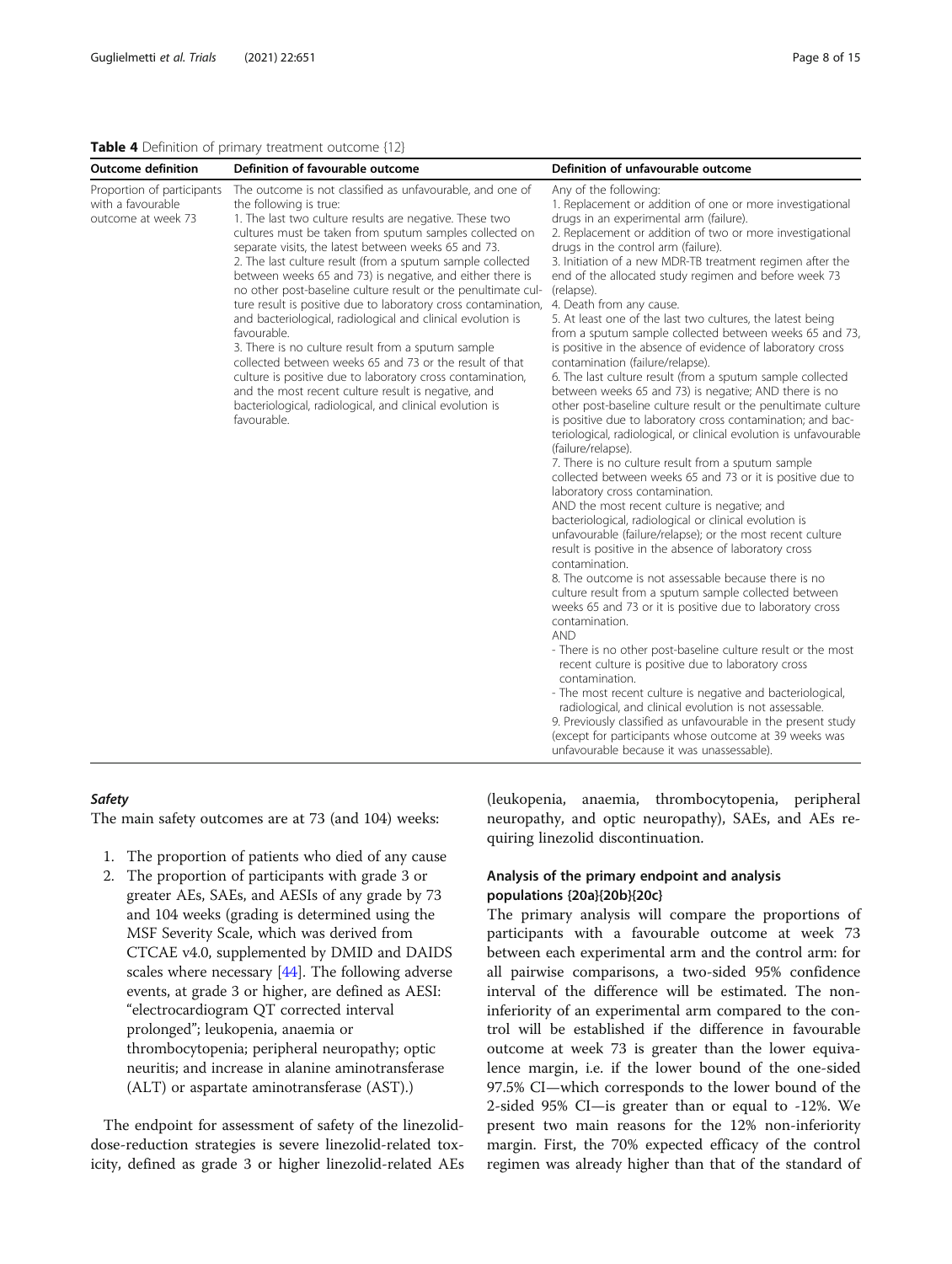care regimen, mitigating concerns about biocreep. Emerging data has suggested that the control arm, containing new and repurposed drugs, may be even more effective (e.g. 80%)  $[16, 45]$  $[16, 45]$  $[16, 45]$  $[16, 45]$ . If so, any regimen established as noninferior could be concluded, with 97.5% confidence, to have a favourable outcome frequency of at least 68%. Second, relative to the control arm and conventional regimens, the experimental regimens would result in a significantly reduced pill burden and treatment duration, expected improved tolerability, and increased adherence.

The family-wise type I error will be controlled by ordering the non-inferiority comparisons. A fixed sequence approach will be considered: the regimen with the highest proportion of favourable outcomes will be compared to the control. If non-inferiority is concluded, then a comparison between the control and the experimental regimen having the second highest proportion of favourable outcomes will be performed, and so on as long as non-inferiority is concluded. Once noninferiority is not demonstrated, the comparisons will stop. All the previous comparisons will have been done at the full one-sided alpha level of 2.5%. Adjusted analyses on the primary endpoint will be also performed by controlling for covariates.

The main primary efficacy analyses will be performed on both modified intent-to-treat (mITT) and perprotocol (PP) populations for the non-inferiority comparisons. The mITT population contains all randomized participants with culture-positive, FQ-susceptible, and RR-TB. The PP population contains participants from the mITT population who completed the study without any major protocol deviation that impacts the assessment of the primary endpoint. Patients who discontinue the study for reasons other than death or loss to followup will be excluded from the PP. Sensitivity analyses will be performed in two other efficacy populations: the assessable population and the mITT plus those with baseline culture-negative tuberculosis.

Safety analyses will be performed on the safety population, which includes all enrolled participants who had received at least one dose of study treatment (as treated). A full description of the statistical methods, including handling of missing data and planned analyses, is detailed in the Statistical Analysis Plan.

#### Sample size assumptions {14}

The sample size was estimated through simulations that considered (1) early efficacy responses (at weeks 8 and 39), (2) primary outcome (at week 73) with variations described below, (3) the expected number of noninferior experimental arms, (4) the type I error (2.5% one-sided), (5) expected reductions in population from ITT to mITT (11%) and mITT to PP (10%), and (6) the non-inferiority margin (12%). Sample size estimates were calculated for 75% favourable outcome at 73 weeks in the non-inferior experimental arms. Favourable outcome frequency in the control arm was assumed to be 70% at 73 weeks. A sample size of 750 randomized participants provides power greater than 80% to demonstrate the non-inferiority of at least 1 (and up to 3) experimental regimens. The expected 75% 73-week response in the experimental arm reflects available data. This includes conventional-regimen treatment with delamanid that resulted in 74.5% favourable treatment outcome [\[20](#page-13-0)] and observational studies of short-course MDR-TB treatment that reported treatment success of greater than 80% [\[46](#page-13-0)–[49\]](#page-13-0). The sample size simulations were performed in R (R Foundation for Statistical Computing, Vienna, Austria) using bootstrapping methods.

#### Data collection, monitoring, and management {18a}{19}{21a}{22}{23}{27}

Data are collected and entered into an electronic case report form, in a web-based system that is compliant with International Conference on Harmonisation (ICH) Good Clinical Practice (GCP) guidelines. Range checks are programmed into the system. Designated study team members at each participating site perform real-time quality control and periodic quality assurance activities. Checks for consistency are implemented at the data entry level on site and centrally after data entry. Regular data review and data cleaning for quality control are organized in a blinded way and detailed in the Data Monitoring Plan. In addition, external monitoring is performed in accordance with the protocol specific requirements, ICH GCP guidance, and other applicable requirements.

Data are managed centrally by Epicentre. Additionally, safety data are also entered in a separate pharmacovigilance database at the centralized MSF Pharmacovigilance Unit. Appropriate medical and research records are maintained for the trial, in compliance with ICH E6 GCP and regulatory and institutional requirements. All study documents are coded with a study identification number. All study records are managed in a secure and confidential fashion.

All adverse events that occur during study are documented and followed to resolution or stabilization; in the case of AESIs and SAEs, this follow-up may extend beyond the normal study-reporting period. SAEs are notified, within 24 h of awareness, by the site principal investigator (or designee) to the MSF Pharmacovigilance Unit. All SAEs deemed related to one or more investigational product(s) and considered unexpected with the use of such products are reported to National Regulatory Authorities and national/local IRBs. All other SAEs are reported in an Annual Safety Report prepared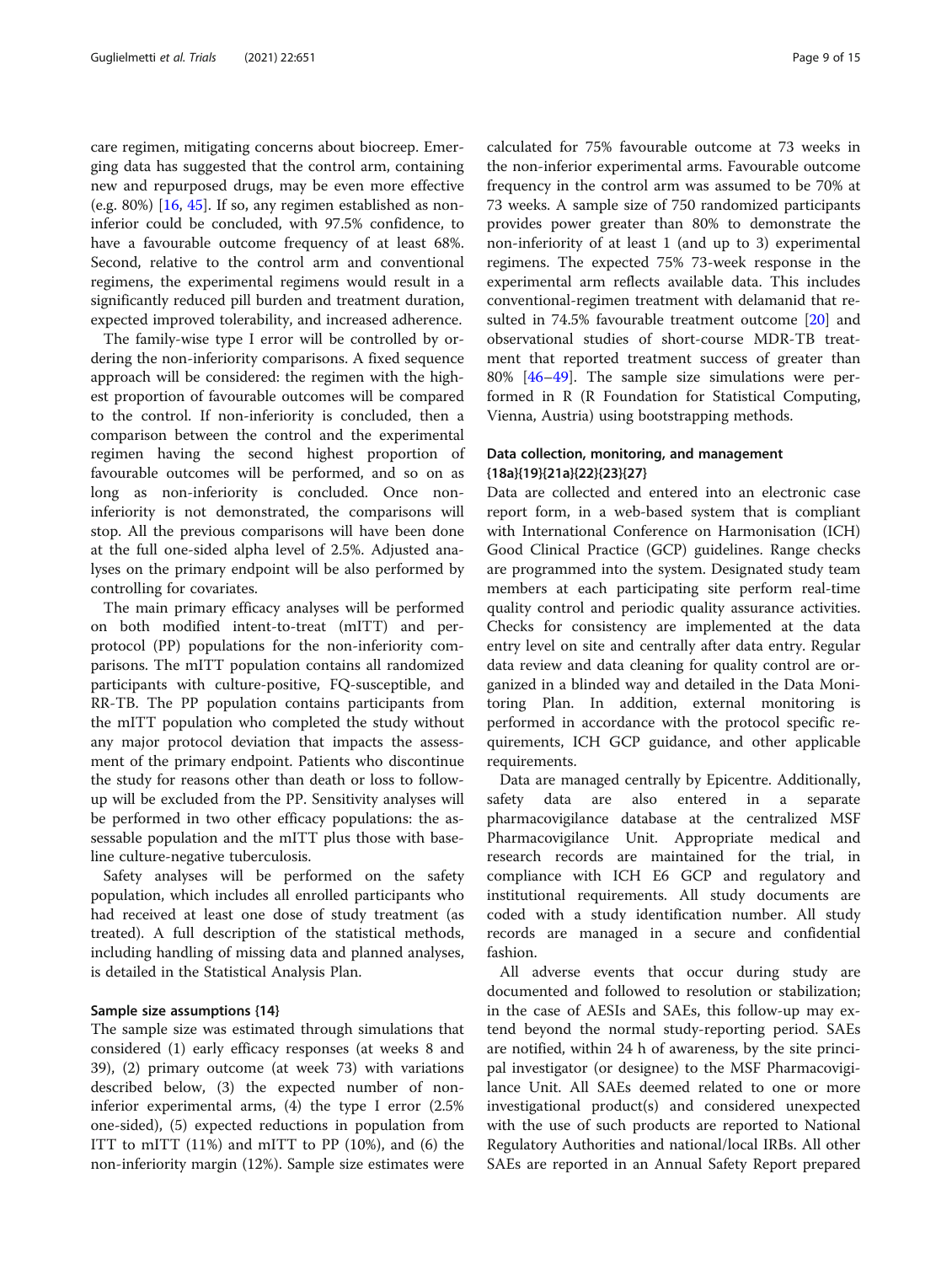by the MSF Pharmacovigilance Unit, and earlier if there are specific local regulations for more frequent reporting. In addition, safety data are reviewed semi-annually by an independent Data Safety Monitoring Board (DSMB), the members of which have expertise in clinical trials, MDR-TB, pharmacology, Bayesian adaptive randomization, and electrophysiology. Their functioning is detailed in the DSMB charter.

#### Participant timeline

Figure 1 shows the schedule of eligibility assessment, visit procedures, and assessments over up to 104 weeks of study participation.

#### Dissemination of trial findings {29}{31a}{31b}

The results of the trial will be disseminated under the responsibility of the principal investigators of the study. Investigators/study authors will have full access to the final trial dataset. Trial results will be published in peerreviewed scientific journals and presented at national and international conferences, as appropriate. Results will be shared and discussed with study participants and affected communities. Authorship will be defined according to International Committee of Medical Journal Editors criteria. No professional writers will be involved.

#### Biological specimens {26b}{33}

Subjects (and their legal representatives as applicable) are asked to provide written informed consent for storage and future use of M. tuberculosis isolates obtained from sputum samples. A subject may consent

to study participation without consenting to future use of stored isolates. Stored isolates may be used only to improve diagnosis (including resistance testing) and treatment of TB. Relevant IRBs will oversee any future research using these specimens.

#### **Discussion**

The lack of safe, effective, short, simple regimens for treatment of RR-/MDR-TB is a major challenge in TB control. Research shows that inadequately treated drugresistant TB can undermine the population-level benefits of high rates of success in treatment of drug-susceptible TB [\[50\]](#page-13-0). Moreover, conventional, long, injectablecontaining regimens have significant, negative quality-oflife impacts on patients with MDR-TB [\[51](#page-13-0)]. Shorter regimens have the potential to reduce loss to follow-up rates and treatment cost and can increase treatment access [[52\]](#page-13-0). To maximize the potential impact of such shorter regimens on the existing gaps, the endTB trial uses an innovative approach. Instead of trying to select one single regimen—or an algorithm to develop individualized regimens—for all MDR-TB cases, endTB aims to identify multiple new regimens against FQ-susceptible TB as rapidly as possible. The trial assesses non-inferior (rather than superior) efficacy of the experimental regimens because of the significant benefits (detailed below) that could accrue to patients and health systems even in the absence of improved efficacy.

If safe and effective, endTB's novel regimens have the potential to improve the current treatment options significantly. In the many settings that have not yet

|                                          | Screening                              | <b>Baseline and</b><br>Randomization | <b>STUDY PERIOD</b><br>Post-allocation |    |     |     | Close-out |      |
|------------------------------------------|----------------------------------------|--------------------------------------|----------------------------------------|----|-----|-----|-----------|------|
| <b>TIMEPOINT</b>                         | Max 14 days<br>before<br>Randomization | tO                                   | W1                                     | W8 | W39 | W47 | W73       | W104 |
| <b>ENROLMENT:</b>                        |                                        |                                      |                                        |    |     |     |           |      |
| <b>Eligibility assessment</b>            | X                                      | $\boldsymbol{\mathsf{X}}$            |                                        |    |     |     |           |      |
| Informed consent                         | X                                      | $\mathsf{X}$                         |                                        |    |     |     |           |      |
| <b>Treatment Allocation</b>              |                                        | $\mathsf{x}$                         |                                        |    |     |     |           |      |
| <b>INTERVENTIONS:</b>                    |                                        |                                      |                                        |    |     |     |           |      |
| <b>Clinical Evaluations</b>              | X                                      | x                                    |                                        |    |     |     |           |      |
| <b>Specialist Examinations</b>           |                                        | $\mathsf{x}$                         |                                        |    |     |     |           |      |
| ECG                                      | $\mathsf{X}$                           | $\mathsf{x}$                         |                                        |    |     |     |           |      |
| <b>Sputum Specimen</b><br><b>Testing</b> | X                                      | $\mathsf{X}^*$                       |                                        |    |     |     |           |      |
| <b>Blood and Urine Testing</b>           | $\mathsf{X}$                           | X                                    |                                        |    |     |     |           |      |
| <b>ASSESSMENTS:</b>                      |                                        |                                      |                                        |    |     |     |           |      |
| [Primary outcome<br>assessment]          |                                        |                                      |                                        |    |     |     | X         |      |
| [Secondary outcome<br>assessment]        |                                        |                                      |                                        | Χ  | X   |     |           | X    |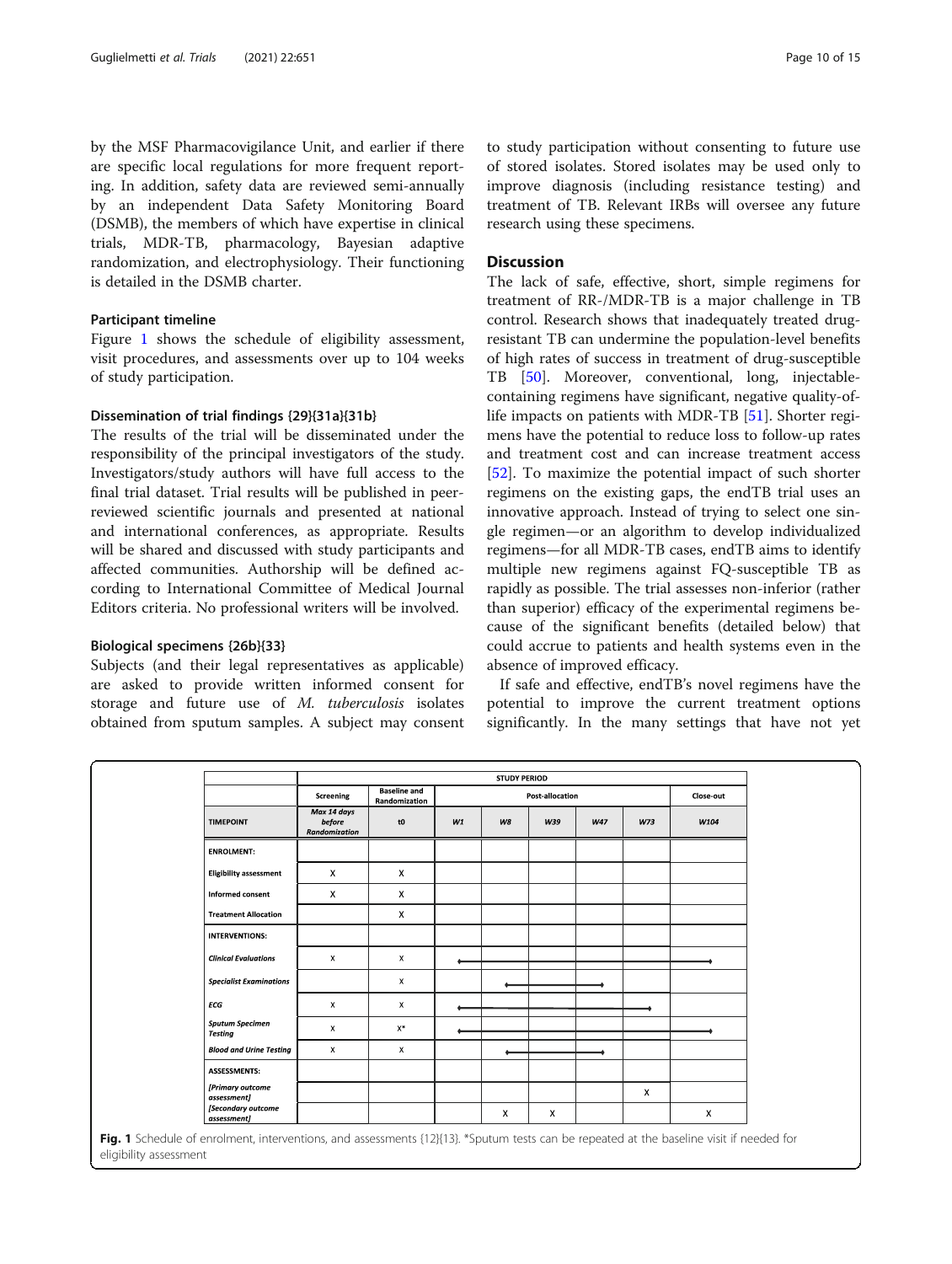adopted all-oral, shorter regimens, endTB regimens could reduce treatment duration by more than 50%, eliminate injections and lessen the pill burden, and potentially increase efficacy without worsening toxicity. Some countries, including South Africa, have adopted routine use of shorter regimens in which bedaquiline has replaced the daily injectable [\[4](#page-12-0), [53](#page-13-0), [54](#page-13-0)]. This was based on encouraging results from observational research. To date, this evidence has been graded as low or very low certainty and WHO recommendations have been conditional for use of such regimens [[4](#page-12-0)]. Relevant for settings that have hesitated, as well as for those that have adopted these innovations, the endTB trial will provide high-quality, direct evidence about specific regimens compared to the current standard of care.

The endTB trial complements other efforts, recently completed, planned or ongoing, to optimize treatment for drug-resistant TB. In addition, a pharmacokinetic substudy will inform optimized dosing and offer insights into pharmacokinetic and pharmacodynamic drug-drug interactions. endTB focuses on questions, populations, or regimens and/or provides additional (high-quality) evidence compared to other studies. For example, Opti-Q (NCT01918397) optimized the dose of levofloxacin [[55\]](#page-13-0); when available, efficacy findings from that study could be incorporated into use of any levofloxacincontaining endTB regimens found to be non-inferior to the current standard of care. The endTB observational study expanded the use of novel compounds (bedaquiline and delamanid) and repurposed older agents (linezolid and clofazimine) that had limited prior population exposure for TB. Delivered within longer and sometimes injectable-sparing regimens, preliminary results are encouraging [\[56\]](#page-14-0). Shorter regimens are the subject of other studies. STREAM 1 established the non-inferiority of the shorter "Bangladesh" regimen to an internal control that did not include treatment innovations that were occurring concurrently with the trial (e.g. use of bedaquiline, delamanid, or linezolid). And, toxicity of the STREAM regimen was found to be significant [\[16](#page-12-0)]. STREAM II (NCT02409290) adds bedaquiline to regimens (longer and shorter) containing drugs that have been used historically for DR-TB.

A more recent development, the SRA licensure of pretomanid was the first marketing authorization for a novel agent (in the same nitroimidazole class as delamanid) used within a new, shorter regimen. Prospects are promising for this regimen containing pretomanid, bedaquiline, and linezolid (BPaL); currently WHO recommends its use only under research conditions [[4\]](#page-12-0). Additional research is required in light of certain characteristics of the pivotal study: the small sample size  $(N=109)$ ; lack of an internal, concurrent control; single-country setting; and the high rate of

toxicity with the dose of linezolid examined [[57](#page-14-0)–[60](#page-14-0)]. The uncontrolled ZeNix trial, expected to report in 2021, aims to optimize linezolid dosing within the BPaL regimen (NCT03086486) in a more heterogeneous patient population. Lastly, TB-PRACTECAL (NCT02589782) assesses shorter regimens containing bedaquiline and pretomanid; its phase 3 component examines the BPaL regimen supplemented by moxifloxacin. It has recently been stopped early based on promising, unpublished interim results in the experimental arm. endTB prioritizes the combination of bedaquiline and delamanid, in order to maximize the information available to clinicians and policymakers. endTB's implementation in a highly heterogeneous MDR-TB patient population—in seven countries in Africa, Eastern Europe, Asia, and the Americas—will result in evidence that is generalizable to most MDR-TB patients, including HIV-positive patients and adolescents. Such a strong evidence base is most informative for global policy and has been shown to lead to better country uptake [[61\]](#page-14-0). This would result in wider-spread adoption of injectable-sparing, shorter regimens that likely improve patient compliance and simplify the logistical burden on health care systems. These changes can also make treatment accessible to a much higher proportion of patients with drug-resistant TB.

Like Opti-Q, STREAM, STREAM II, and TB-PRACTECAL, endTB employs the gold standard of the randomized, concurrently, controlled trial. Several other design decisions were made to "future-proof" the trial despite the established lengthy time required to enrol trial participants for DR-TB [[62](#page-14-0)]. These decisions maximize efficiency and will facilitate endTB's relevance at the time results become available. First, compared to sequential trials, the inclusion of five concurrent experimental arms reduces substantially the sample size and time required to evaluate each of the experimental arms. Second, deployment of Bayesian response-adaptive randomization further reduces the sample size (and time required) by approximately 20% compared to fixed randomization [[33](#page-13-0)]. Limitations of this approach include the resources required, reliance on an unvalidated interim endpoint to inform adaptation, and possible bias introduced by changes in the study population over time. These limitations have been discussed elsewhere [[33\]](#page-13-0). Third, endTB has allowed the control regimen to keep pace with changing global (and local) policy guidance, protecting its relevance at the end of the study. endTB was among the first trials to allow the use of bedaquiline and delamanid in the comparator. While TB-PRACTECAL also includes this innovation, STREAM did not. When WHO endorsed for the first time the shorter regimen for use in a subset of patients with DR-TB [[63\]](#page-14-0), endTB amended the protocol and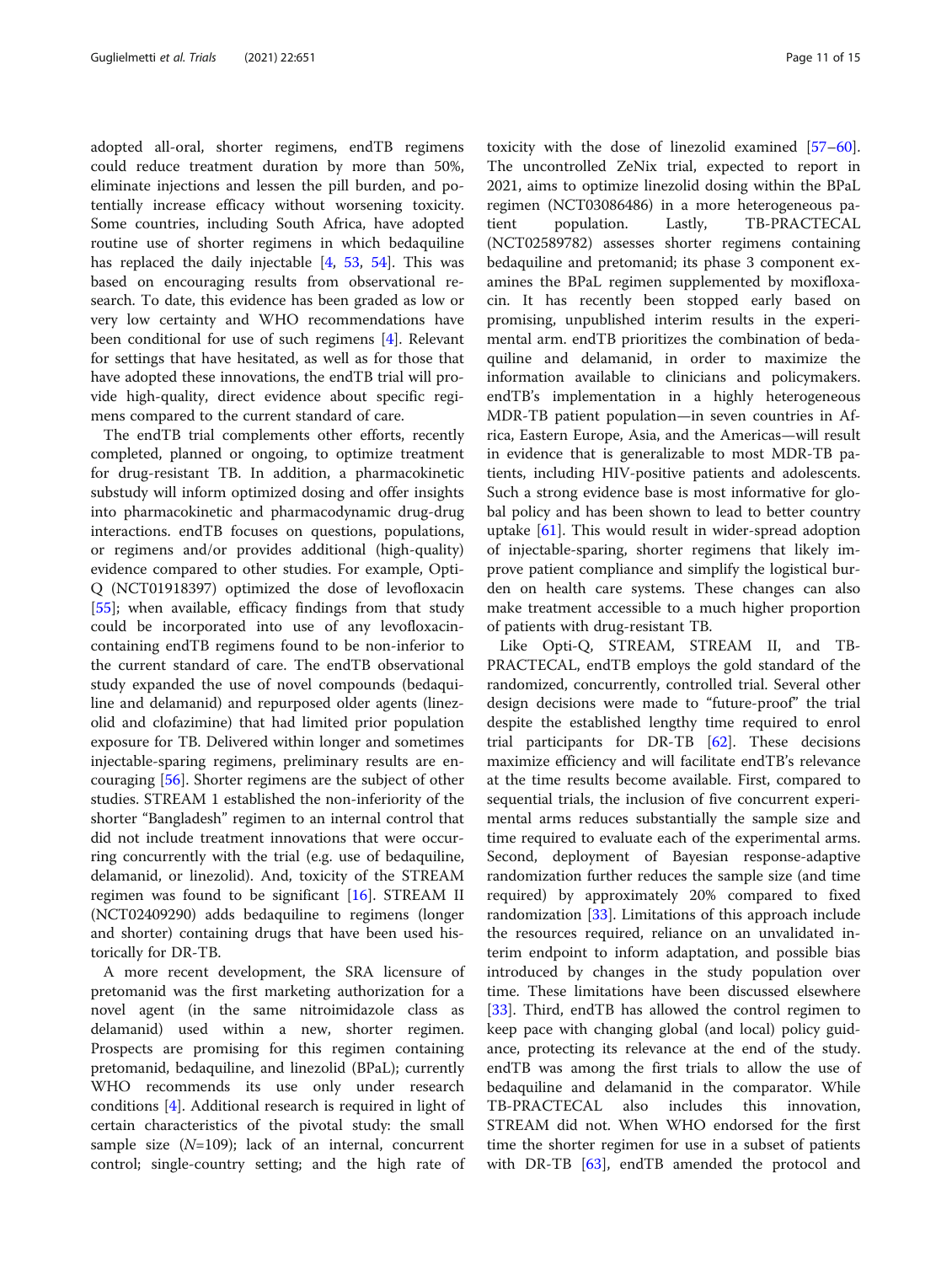other study documentation to permit the use of the WHO-endorsed shorter regimen in the control arm. Similarly, the WHO recommendation to remove the injectable from conventional (and shorter) regimens [\[4](#page-12-0)] was also adopted for endTB control arm regimens. In the Nix-TB trial, the study included no concurrent control [\[57](#page-14-0)]. Instead, outcomes in the cohort receiving the BPaL regimen were compared to those in a historical cohort. The comparator excluded patients who received drugs included in the Nix regimen despite their common inclusion in standard-of-care treatment contemporaneous to the Nix trial [[64\]](#page-14-0). In the case of the STREAM 1 trial, although non-inferiority was established, it was in comparison to standard of care that had become obsolete during the trial. In the endTB trial, the planned comparison to an evolving standard of care does complicate interpretation relative to an ideal situation in which all control-arm participants received the standard of care in force at trial's end. For the sample sizes and length of follow-up currently required for phase 3 trials of drugresistant TB treatment, and the current dynamic nature of treatment recommendations, this ideal is unlikely to be realized. However, endTB's approach permits the possibility of post hoc comparisons between experimental arms and different compositions of control arms and enhances the chances of meaningful results at the time of study completion. Fourth, endTB is also powered for the improved treatment response expected with recent changes to the standard of care as evidenced by the control arms in the STREAM 1 and delamanid phase 3 trials [[45\]](#page-13-0). endTB sample size simulations accounted for a smaller expected difference between experimental and control arms than that anticipated in the delamanid phase 3 trial. The surprisingly small difference between treatment responses in the control and experimental arms may have been a factor in the "negative" results of the pivotal trial of delamanid [\[45](#page-13-0)]. Although a modest improvement in treatment response would not have been considered clinically meaningful in a comparison of two longer, injectable-containing regimens, such a result in one or more shorter, all-oral endTB regimens could be transformative. Fifth, the "hybrid" follow-up approach adopted by endTB balances the objectives of producing results as rapidly as possible while ensuring the ability to detect the majority of relapse cases in the experimental arms. This approach, supported by a reanalysis of relapse timing in trials of shorter TB therapy, was first proposed by Nunn and colleagues [\[65\]](#page-14-0) as a way to dramatically reduce time to study results with minimal impact on relapse detection. In the endTB trial all participants assigned to experimental arms will have more than 8 months of post-treatment follow-up and 90% are expected to have more than 12 months of posttreatment observation.

endTB results will not inform treatment of FQresistant TB. endTB ensures the use of FQ in patients who may be able to benefit from it. And, the endTB consortium has embarked on a second, complementary clinical trial, "Evaluating newly approved drugs in combination regimens for multidrug-resistant tuberculosis with fluoroquinolone resistance" (endTB-Q; NCT03896685), examining fluoroquinolone-sparing regimens only in patients who are not likely to benefit from that drug class. endTB-Q represents, to date, the only randomized, concurrently controlled trial with adequate power to detect treatment effects in patients with fluoroquinolone-resistant TB.

Change in policy and practice around treatment of drug-resistant TB has historically been slow. In the absence of randomized, internally, and concurrently controlled trials, the urgent need for improved treatments, however, has understandably driven recent acceptance of evidence from observational and uncontrolled studies. The endTB trial will close a critical gap by providing high-quality evidence around the safety and efficacy of five injectable-sparing, 9-month multidrug regimens for the treatment of MDR/RR TB.

#### Trial status

endTB recruitment began in the first site in February 2017; with expansion to additional sites, enrolment is expected to be complete by mid-2021.

#### Abbreviations

DSMB: Data Safety Monitoring Board; GCP: Good Clinical Practice; HMS: Harvard Medical School; ICH: International Conference on Harmonisation; IRB: Institutional Review Board; IRD: Interactive Research & Development; ITM: Institute of Tropical Medicine; MDR-TB: Multidrug-resistant tuberculosis; mITT: Modified intent-to-treat; MSF: Médecins Sans Frontières; PIH: Partners In Health; PP: Per protocol; RR: Rifampin-resistant; TB: Tuberculosis; XDR: Extensively drug-resistant

#### Acknowledgements

We are grateful for the commitments made by the study participants and for the ongoing supervision and feedback of this trial provided by these three committees: Scientific Advisory Committee (SAC), Data Safety and Monitoring Board (DSMB), and the Global Tuberculosis Community Advisory Board (TB-CAB).

#### Roles and responsibilities {5d}

The trial is sponsored by Médecins Sans Frontières (contact: Dr. Francis Varaine: [francis.varaine@paris.msf.org\)](mailto:francis.varaine@paris.msf.org). The sponsor is involved in all trial activities, including study design, data collection and analysis, and writing/ submission of the report. The sponsor has ultimate authority over these activities. The sponsor is responsible for (delegation of) communicating protocol modifications to investigators, participants, and registries after regulatory and ethics approvals. The design and implementation of the trial is supported and overseen by the following external, independent committees: a Data Safety Monitoring Board, a Scientific Advisory Committee, and the Global Tuberculosis Community Advisory Board (TB-CAB)

#### Disclaimer

The contents of this manuscript are solely the responsibility of the authors and do not necessarily represent the official views of the institutions with which the authors are affiliated.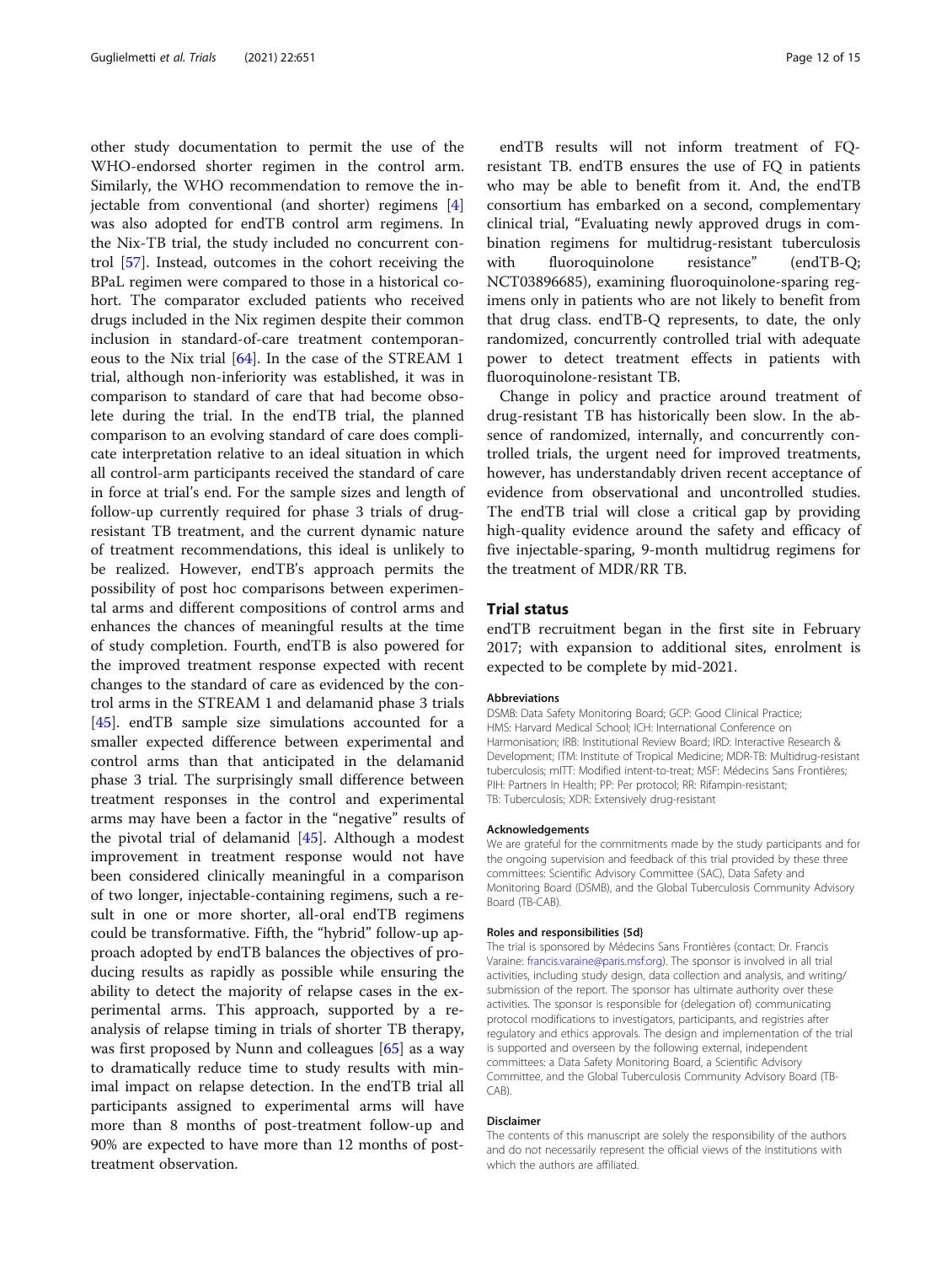#### <span id="page-12-0"></span>Authors' contributions {5a}

LG, FV, and CM wrote the first draft of the manuscript. All authors critically revised the manuscript and gave final approval of the current version to be published.

#### Funding

The trial and the preparation of this manuscript are funded by a grant provided by Unitaid. The funding source had no role in the study design; in the collection, management, analysis, or interpretation of data; in the writing of the report; or in the decision to submit the report for publication. GEV received funding from the National Institute of Allergy and Infectious Diseases at the US National Institutes of Health (grant numbers K08 AI141740, L30 AI120170, and P30 AI060354), the Dr. Lynne Reid/Drs. Eleanor and Miles Shore Fellowship at Harvard Medical School, the Burke Global Health Fellowship at the Harvard Global Health Institute, and the Harvard University Center for AIDS Research.

#### Availability of data and materials

Not applicable.

#### **Declarations**

#### Ethics approval and consent to participate {24}{25}{32}

Ethics approval for the study protocol and informed consent materials was granted before the study start from the following IRBs: Médecins sans Frontières Ethics Review Board, Harvard Medical School Institutional Review Board, Interactive Research and Development Institutional Review Board, Institute of Tropical Medicine Institutional Review Board, and IRBs/Ethics Committees in all countries in which the study is implemented. A sample study informed consent form is included as Supplement 2. Any amendments to the protocol or consent materials are reviewed and approved by central IRBs (MSF, HMS) before they are submitted to local authorities and local IRBs for approval.

#### Consent for publication

Not applicable.

#### Competing interests {28}

The endTB Consortium coordinated donations of delamanid (Otsuka Pharmaceutical) and bedaquiline (Janssen) to be used for treatment by some of the patients included in the endTB Observational Study. Authors report the following potential conflicts of interest: None other than the donations disclosed above.

#### Author details

<sup>1</sup>Médecins Sans Frontières, Paris, France. <sup>2</sup>Sorbonne Université, INSERM, U1135, Centre d'Immunologie Et Des Maladies Infectieuses, Paris, France. <sup>3</sup> <sup>3</sup> Assistance Publique Hôpitaux de Paris, Groupe Hospitalier Universitaire Sorbonne Université, Hôpital Pitié-Salpêtrière, Centre National De Référence Des Mycobactéries Et De La Résistance Des Mycobactéries Aux Antituberculeux, Paris, France. <sup>4</sup>Institute of Tropical Medicine, Antwerp, Belgium. <sup>5</sup>Epicentre, Paris, France. <sup>6</sup>Partners In Health, Astana, Kazakhstan.<br><sup>7</sup>National Scientific Conter of Phthicianulmonology, Almaty Kazakhstan. National Scientific Center of Phthisiopulmonology, Almaty, Kazakhstan. 8 Institut de Recherche pour le Développement/INSERM U1175/UMI233/ Université de Montpellier, Montpellier, France. <sup>9</sup>Médecins Sans Frontières, Toronto, Ontario, Canada. 10Department of Global Health and Social Medicine, Harvard Medical School, Boston, MA, USA. <sup>11</sup>Centre for Infectious Disease Epidemiology and Research, School of Public Health and Medicine, Faculty of Health Sciences, University of Cape Town, Cape Town, South Africa. <sup>12</sup>Southern Africa Medical Unit, Médecins Sans Frontières, Cape Town, South Africa. <sup>13</sup>Interactive Research and Development, Karachi, Pakistan.<br><sup>14</sup>Socios En Salud-Sucursal Peru, Lima, Peru. <sup>15</sup>Assistance Publique Hôpitaux de Paris, Unité de Recherche Clinique, Hôpital Pitié-Salpêtrière, Paris, France. <sup>16</sup>Division of Clinical Pharmacology, Department of Medicine, University of Cape Town, Cape Town, South Africa. <sup>17</sup>Wellcome Centre for Infectious Diseases Research in Africa, Institute of Infectious Disease and Molecular Medicine, University of Cape Town, Cape Town, South Africa. <sup>18</sup>Abiomed, Inc., Danvers, MA, USA. <sup>19</sup>Social & Scientific Systems-DLH, Silver Spring, MD, USA. <sup>20</sup>Partners In Health, Maseru, Lesotho. <sup>21</sup>Epidemiology and Communicable Diseases Division, Indian Council of Medical Research, Pune, India. 22Indian Council of Medical Research – National AIDS Research

Institute, Pune, India. 23University of San Francisco Center for Tuberculosis, San Francisco, CA, USA. <sup>24</sup>Partners In Health, Boston, MA, USA. <sup>25</sup>Division of Global Health Equity, Brigham and Women's Hospital, Boston, MA, USA.<br><sup>26</sup>Department of Infectious Diseases, Indus Hospital, Karachi, Pakistan. <sup>27</sup>Dana-Farber Cancer Institute, Boston, MA, USA. <sup>28</sup>Harvard T.H. Chan School of Public Health, Boston, MA, USA. <sup>29</sup>Division of Infectious Diseases, Brigham and Women's Hospital, Boston, MA, USA. <sup>30</sup>Wellcome Centre for Infectious Diseases Research in Africa, Department of Medicine, University of Cape Town, Cape Town, South Africa. 31Division of Infectious Diseases and HIV Medicine, Department of Medicine, Groote Schuur Hospital and University of Cape Town, Cape Town, South Africa. 32Harvard Medical School, Boston, MA, USA. <sup>33</sup>Beth Israel Deaconess Medical Center, Boston, MA, USA.

#### Received: 8 March 2021 Accepted: 27 July 2021 Published online: 25 September 2021

#### References

- 1. WHO. Global tuberculosis report 2015. Geneva: World Health Organization; 2015.
- 2. Siqueira HR, Freitas FA, Oliveira DN, Barreto AM, Dalcolmo MP, Albano RM. Clinical evolution of a group of patients with multidrug-resistant TB treated at a referral center in the city of Rio de Janeiro, Brazil. J Bras Pneumol. 2009. <https://doi.org/10.1590/s1806-37132009000100008>.
- 3. Frank M, Adamashvili N, Lomtadze N, Kokhreidze E, Avaliani Z, Kempker RR, Blumberg HM. Long-term Follow-up Reveals High Posttreatment Mortality Rate Among Patients With Extensively Drug-Resistant Tuberculosis in the Country of Georgia. Open Forum Infect Dis. 2019. [https://doi.org/10.1093/](https://doi.org/10.1093/ofid/ofz152) [ofid/ofz152.](https://doi.org/10.1093/ofid/ofz152)
- 4. WHO. WHO consolidated guidelines on tuberculosis. Module 4: treatment drugresistant tuberculosis treatment. Geneva: World Health Organization; 2020.
- 5. Bonnet M, Bastard M, du Cros P, Khamraev A, Kimenye K, Khurkhumal S, et al. Identification of patients who could benefit from bedaquiline or delamanid: a multisite MDR-TB cohort study. Int J Tuberc Lung Dis. 2016. <https://doi.org/10.5588/ijtld.15.0962>.
- 6. WHO. Global tuberculosis report 2020. Geneva: World Health Organization; 2020.
- 7. Lan Z, Ahmad N, Baghaei P, Barkane L, Benedetti A, Brode SK, et al. Drugassociated adverse events in the treatment of multidrug-resistant tuberculosis: an individual patient data meta-analysis. Lancet Respir Med. 2020. [https://doi.org/10.1016/S2213-2600\(20\)30047-3.](https://doi.org/10.1016/S2213-2600(20)30047-3)
- 8. Diacon AH, Pym A, Grobusch MP, de los Rios JM, Gotuzzo E, Vasilyeva I, et al. Multidrug-resistant tuberculosis and culture conversion with Bedaquiline. N Engl J Med. 2014;371(8):723–32. [https://doi.org/10.1056/](https://doi.org/10.1056/NEJMoa1313865) [NEJMoa1313865](https://doi.org/10.1056/NEJMoa1313865).
- 9. Gler M, Skrpconoka V, Sanchez-Garavito E. Delamanid for multidrug-resistant pulmonary tuberculosis. N Engl J Med. 2012;366:2151–6.
- 10. Bloss E, et al. Adverse events related to multidrug-resistant tuberculosis treatment, Latvia, 2000-2004. Int J Tuberc Lung Dis. 2010;14:275–81.
- 11. Shin SS, Pasechnikov AD, Gelmanova IY, Peremitin GG, Strelis AK, Mishustin S, et al. Treatment outcomes in an integrated civilian and prison MDR-TB treatment program in Russia. Int J Tuberc Lung Dis. 2006;10(4):402-8.
- 12. Wu S, Zhang Y, Sun F, Chen M, Zhou L, Wang N, Zhan S. Adverse Events Associated With the Treatment of Multidrug-Resistant Tuberculosis: A Systematic Review and Meta-analysis. Am J Ther. 2016. [https://doi.org/10.1](https://doi.org/10.1097/01.mjt.0000433951.09030.5a) [097/01.mjt.0000433951.09030.5a](https://doi.org/10.1097/01.mjt.0000433951.09030.5a).
- 13. Nathanson E, Gupta R, Huamani P, Leimane V, Pasechnikov AD, Tupasi TE, et al. Adverse events in the treatment of multidrug-resistant tuberculosis: results from the DOTS-Plus initiative. Int J Tuberc Lung Dis. 2004;8(11):1382-4.
- 14. Sanchez-Padilla E, Marquer C, Kalon S, Qayyum S, Hayrapetyan A, Varaine F, et al. Reasons for defaulting from drug-resistant tuberculosis treatment in Armenia: a quantitative and qualitative study. Int J Tuberc Lung Dis. 2014. <https://doi.org/10.5588/ijtld.13.0369>.
- 15. Shean K, Streicher E, Pieterson E, Symons G, van Zyl Smit R, Theron G, et al. Drug-associated adverse events and their relationship with outcomes in patients receiving treatment for extensively drug-resistant tuberculosis in South Africa. PLoS One. 2013. [https://doi.org/10.1371/annotation/644591a8-](https://doi.org/10.1371/annotation/644591a8-8ae6-450e-974e-1cd1f08f52c7) [8ae6-450e-974e-1cd1f08f52c7](https://doi.org/10.1371/annotation/644591a8-8ae6-450e-974e-1cd1f08f52c7).
- 16. Nunn AJ, Phillips PPJ, Meredith SK, Chiang CY, Conradie F, Dalai D, et al. A trial of a shorter regimen for rifampin-resistant tuberculosis. N Engl J Med. 2019. <https://doi.org/10.1056/NEJMoa1811867>.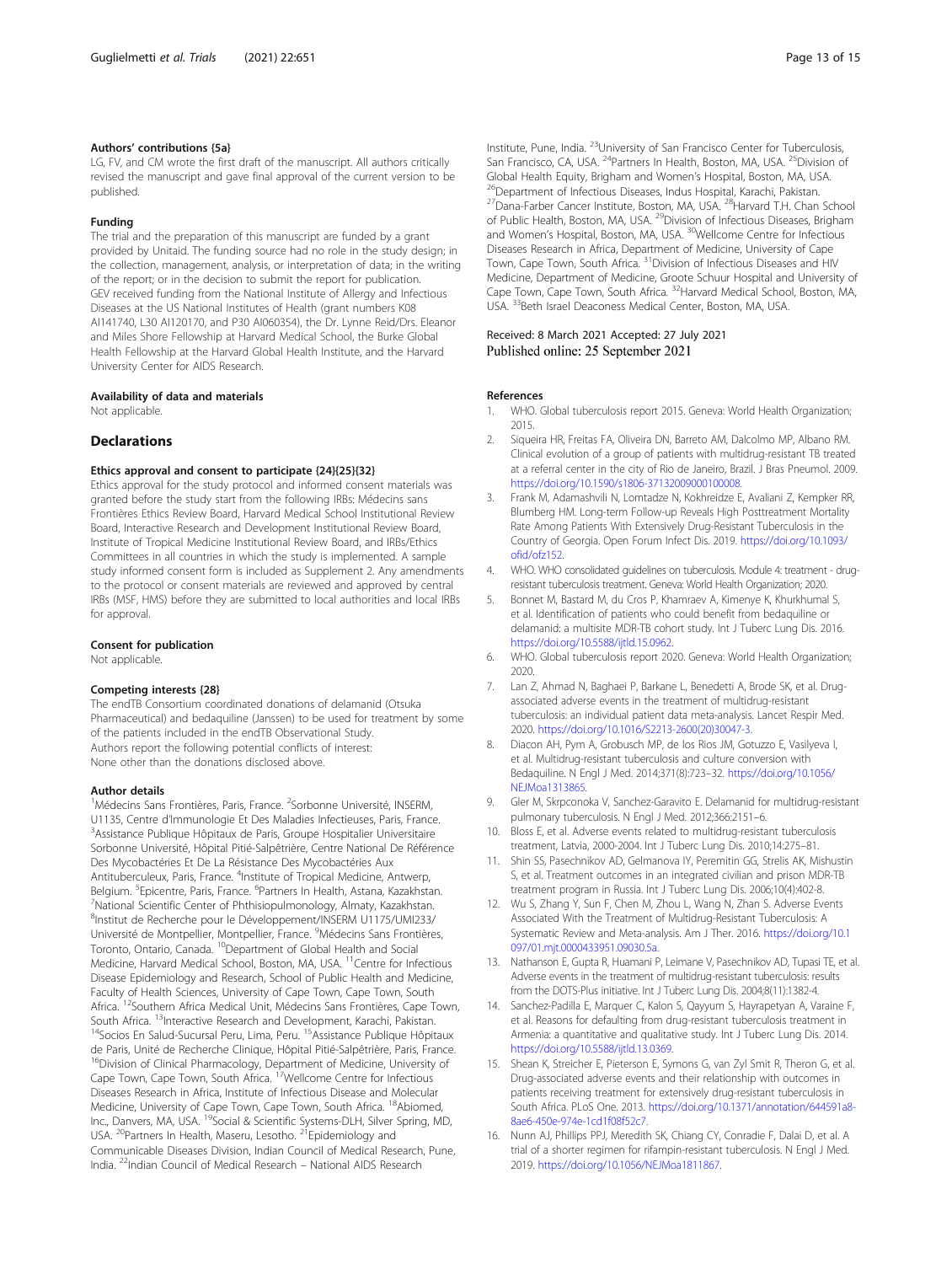- <span id="page-13-0"></span>17. Aung KJ, Van Deun A, Declercq E, Sarker MR, Das PK, Hossain MA, Rieder HL. Successful '9-month Bangladesh regimen' for multidrug-resistant tuberculosis among over 500 consecutive patients. Int J Tuberc Lung Dis. 2014. <https://doi.org/10.5588/ijtld.14.0100>.
- 18. Lange C, Duarte R, Jachym M, Guenther G, Guglielmetti L. Limited benefit of the new shorter multidrug-resistant tuberculosis regimen in Europe. Am J Respir Crit Care Med. 2016. [https://doi.org/10.1164/rccm.201606-1097LE.](https://doi.org/10.1164/rccm.201606-1097LE)
- 19. Sotgiu G, Tiberi S, D'Ambrosio L, Centis R, Alffenaar JW, Caminero JA, et al. Faster for less: the new "shorter" regimen for multidrug-resistant tuberculosis. Eur Respir J. 2016. <https://doi.org/10.1183/13993003.01249-2016>.
- 20. Skripconoka V, Danilovits M, Pehme L, Tomson T, Skenders G, Kummik T, et al. Delamanid improves outcomes and reduces mortality in multidrug-resistant tuberculosis. Eur Respir J. 2013. [https://doi.org/10.1183/09031936.00125812.](https://doi.org/10.1183/09031936.00125812)
- 21. Pym AS, Diacon AH, Tang SJ, Conradie F, Danilovits M, Chuchottaworn C, et al. TMC207-C209 Study Group. Bedaquiline in the treatment of multidrug- and extensively drug-resistant tuberculosis. Eur Respir J. 2016. <https://doi.org/10.1183/13993003.00724-2015>.
- 22. Sotgiu G, Centis R, D'Ambrosio L, Alffenaar JWC, Anger HA, Caminero JA, et al. Efficacy, safety and tolerability of linezolid containing regimens in treating MDR-TB and XDR-TB: systematic review and meta-analysis. Eur Respir J. 2012. [https://doi.org/10.1183/09031936.00022912.](https://doi.org/10.1183/09031936.00022912)
- 23. Cox H, Ford N. Linezolid for the treatment of complicated drug-resistant tuberculosis: a systematic review and meta-analysis. Int J Tuberc Lung Dis. 2012. <https://doi.org/10.5588/ijtld.11.0451>.
- 24. Lee M, Lee J, Carroll MW, Choi H, Min S, Song T, et al. Linezolid for treatment of chronic extensively drug-resistant tuberculosis. N Engl J Med. 2012. <https://doi.org/10.1056/NEJMoa1201964>.
- 25. Lee M, Cho S-N, Barry CE. Linezolid for XDR-TB final study outcomes. N Engl J Med. 2015;373(3):290–1. [https://doi.org/10.1056/](https://doi.org/10.1056/NEJMc1500286) [NEJMc1500286](https://doi.org/10.1056/NEJMc1500286).
- 26. Tang S, Yao L, Hao X. Efficacy, safety and tolerability of linezolid for the treatment of XDR-TB: a study in China. Eur Respir J. 2015. [https://doi.org/1](https://doi.org/10.1183/09031936.00035114) [0.1183/09031936.00035114](https://doi.org/10.1183/09031936.00035114).
- 27. Padayatchi N, Gopal M, Naidoo R, Werner L, Naidoo K, Master I, et al. Clofazimine in the treatment of extensively drug-resistant tuberculosis with HIV coinfection in South Africa: a retrospective cohort study. J Antimicrob Chemother. 2014. <https://doi.org/10.1093/jac/dku235>.
- 28. Tang S, Yao L, Hao X, Liu Y, Zeng L, Liu G, Li M, Li F, Wu M, Zhu Y, Sun H, Gu J, Wang X, Zhang Z. Clofazimine for the treatment of multidrug-resistant tuberculosis: prospective, multicenter, randomized controlled study in China. Clin Infect Dis. 2015. <https://doi.org/10.1093/cid/civ027>.
- 29. Williams K, Minkowski A, Amoabeng O, Peloquin CA, Taylor D, Andries K, et al. Sterilizing activities of novel combinations lacking first- and secondline drugs in a murine model of tuberculosis. Antimicrob Agents Chemother. 2012. [https://doi.org/10.1128/AAC.00384-12.](https://doi.org/10.1128/AAC.00384-12)
- 30. Ibrahim M, Andries K, Lounis N, Chauffour A, Truffot-Pernot C, Jarlier V, et al. Synergistic activity of R207910 combined with pyrazinamide against murine tuberculosis. Antimicrob Agents Chemother. 2007. [https://doi.org/10.112](https://doi.org/10.1128/AAC.00898-06) [8/AAC.00898-06](https://doi.org/10.1128/AAC.00898-06).
- 31. Tasneen R, Li SY, Peloquin CA, Taylor D, Williams KN, Andries K, et al. Sterilizing activity of novel TMC207- and PA-824-containing regimens in a murine model of tuberculosis. Antimicrob Agents Chemother. 2011. [https://](https://doi.org/10.1128/AAC.05293-11) [doi.org/10.1128/AAC.05293-11.](https://doi.org/10.1128/AAC.05293-11)
- 32. Brigden G, Nyang'wa BT, du Cros P, Varaine F, Hughes J, Rich M, et al. Principles for designing future regimens for multidrug-resistant tuberculosis. Bull World Health Organ. 2014;92(1):68–74. <https://doi.org/10.2471/BLT.13.122028>.
- 33. Cellamare M, Milstein M, Ventz S, Baudin E, Trippa L, Mitnick CD. Bayesian adaptive randomization in a clinical trial to identify new regimens for MDR-TB: the endTB trial. Int J Tuberc Lung Dis. 2016;20(12):8–12. [https://doi.org/1](https://doi.org/10.5588/ijtld.16.0066) [0.5588/ijtld.16.0066.](https://doi.org/10.5588/ijtld.16.0066)
- 34. Cellamare M, Ventz S, Baudin E, Mitnick CD, Trippa L. A Bayesian responseadaptive trial in tuberculosis: the endTB trial. Clin Trials J Soc Clin Trials. 2017;14(1):17–28. <https://doi.org/10.1177/1740774516665090>.
- 35. Mccune RM, Mcdermott W, Tompsett R. The fate of mycobacterium tuberculosis in mouse tissues as determined by the microbial enumeration technique. II. The conversion of tuberculous infection to the latent state by the administration of pyrazinamide and a companion drug. J Exp Med. 1956;104:763–802.
- 36. Mitchison DA. The diagnosis and therapy of tuberculosis during the past 100 years. Am J Respir Crit Care Med. 2005;171(7):699–706. [https://doi.org/1](https://doi.org/10.1164/rccm.200411-1603OE) [0.1164/rccm.200411-1603OE.](https://doi.org/10.1164/rccm.200411-1603OE)
- 37. Chang KC, Yew WW, Zhang Y. Pyrazinamide susceptibility testing in mycobacterium tuberculosis : a systematic review with meta-analyses. Antimicrob Agents Chemother. 2011;55(10):4499–505. [https://doi.org/10.112](https://doi.org/10.1128/AAC.00630-11) [8/AAC.00630-11](https://doi.org/10.1128/AAC.00630-11).
- 38. Ahmad Z, Tyagi S, Minkowski A, Peloquin CA, Grosset JH, Nuermberger EL. Contribution of moxifloxacin or levofloxacin in second-line regimens with or without continuation of pyrazinamide in murine tuberculosis. Am J Respir Crit Care Med. 2013;188(1):97–102. [https://doi.org/10.1164/rccm.2](https://doi.org/10.1164/rccm.201212-2328OC) [01212-2328OC](https://doi.org/10.1164/rccm.201212-2328OC).
- 39. Jacobson KR, Tierney DB, Jeon CY, Mitnick CD, Murray MB. Treatment outcomes among patients with extensively drug-resistant tuberculosis: systematic review and meta-analysis. Clin Infect Dis. 2010;02114:6–14.
- 40. Falzon D, Jaramillo E, Schunemann HJ, Arentz M, Bauer M, Bayona J, et al. WHO guidelines for the programmatic management of drug-resistant tuberculosis: 2011 update. Eur Respir J. 2011;38(3):516–28. [https://doi.org/1](https://doi.org/10.1183/09031936.00073611) [0.1183/09031936.00073611](https://doi.org/10.1183/09031936.00073611).
- 41. Fox W, Ellard GA, Mitchison DA. Studies on the treatment of tuberculosis undertaken by the British Medical Research Council tuberculosis units, 1946–1986, with relevant subsequent publications. Int J Tuberc Lung Dis. 1999;3(10 Suppl 2):S231–79.
- 42. WHO. Guidelines for the Programmatic Management of Multidrug-Resistant Tuberculosis. Geneva: World Health Organization; 2011.
- 43. WHO. Rapid communication: key changes to treatment of drug-resistant tuberculosis. Geneva: World Health Organization; 2019.
- Aational Cancer Institute. Common terminology criteria for adverse events, version 4.0. <http://evs.nci.nih.gov/ftp1/CTCAE>. Accessed 15 Sept 2017.
- 45. von Groote-Bidlingmaier F, Patientia R, Sanchez E, Balanag V Jr, Ticona E, Segura P, et al. Efficacy and safety of delamanid in combination with an optimised background regimen for treatment of multidrug-resistant tuberculosis: a multicentre, randomised, double-blind, placebo-controlled, parallel group phase 3 trial. Lancet Respir Med. 2019;7(3):249–59. [https://doi.](https://doi.org/10.1016/S2213-2600(18)30426-0) [org/10.1016/S2213-2600\(18\)30426-0.](https://doi.org/10.1016/S2213-2600(18)30426-0)
- 46. Van Deun A, et al. Short, highly effective, and inexpensive standardized treatment of multidrug-resistant tuberculosis. Am J Respir Crit Care Med. 2010;182(5):684–92. [https://doi.org/10.1164/rccm.201001-0077OC.](https://doi.org/10.1164/rccm.201001-0077OC)
- Aung KJM, van Deun A, Declercg E, Sarker MR, Das PK, Hossain MA, et al. Successful '9-month Bangladesh regimen' for multidrug-resistant tuberculosis among over 500 consecutive patients. Int J Tuberc Lung Dis Off J Int Union Tuberc Lung Dis. 2014;18(10):1180–7. [https://doi.org/10.](https://doi.org/10.5588/ijtld.14.0100) [5588/ijtld.14.0100](https://doi.org/10.5588/ijtld.14.0100).
- 48. Piubello A, Harouna SH, Souleymane MB, Boukary I, Morou S, Daouda M, et al. High cure rate with standardised short-course multidrug-resistant tuberculosis treatment in Niger: no relapses. Int J Tuberc Lung Dis. 2014; 18(10):1188–94. <https://doi.org/10.5588/ijtld.13.0075>.
- 49. Kuaban C, Noeske J, Rieder HL, Aït-Khaled N, Abena Foe JL, Trébucq A. High effectiveness of a 12-month regimen for MDR-TB patients in Cameroon. Int J Tuberc Lung Dis. 2015;19(5):517–24. <https://doi.org/10.5588/ijtld.14.0535>.
- 50. Kendall EA, Fofana MO, Dowdy DW. Burden of transmitted multidrug resistance in epidemics of tuberculosis: a transmission modelling analysis. Lancet Respir Med. 2015;3(12):963–72. [https://doi.org/10.1016/S2213-2600\(15\)00458-0](https://doi.org/10.1016/S2213-2600(15)00458-0).
- 51. Sineke T, Evans D, Schnippel K, van Aswegen H, Berhanu R, Musakwa N, et al. The impact of adverse events on health-related quality of life among patients receiving treatment for drug-resistant tuberculosis in Johannesburg, South Africa. Health Qual Life Outcomes. 2019. [https://doi.](https://doi.org/10.1186/s12955-019-1155-4) [org/10.1186/s12955-019-1155-4](https://doi.org/10.1186/s12955-019-1155-4).
- 52. Abidi S, Achar J, Assao Neino MM, Bang D, Benedetti A, Brode S, et al. Standardised shorter regimens versus individualised longer regimens for rifampin- or multidrug-resistant tuberculosis. Eur Respir J. 2020;55(3): 1901467. <https://doi.org/10.1183/13993003.01467-2019>.
- 53. Zhao Y, Fox T, Manning K, Stewart A, Tiffin N, Khomo N, et al. Improved treatment outcomes with bedaquiline when substituted for second-line injectable agents in multidrug-resistant tuberculosis: a retrospective cohort study. Clin Infect Dis Off Publ Infect Dis Soc Am. 2019;68(9):1522–9. [https://](https://doi.org/10.1093/cid/ciy727) [doi.org/10.1093/cid/ciy727](https://doi.org/10.1093/cid/ciy727).
- 54. Ndjeka N, Schnippel K, Master I, Meintjes G, Maartens G, Romero R, et al. High treatment success rate for multidrug-resistant and extensively drug-resistant tuberculosis using a bedaquiline-containing treatment regimen. Eur Respir J. 2018;52(6):1801528. [https://doi.org/1](https://doi.org/10.1183/13993003.01528-2018) [0.1183/13993003.01528-2018](https://doi.org/10.1183/13993003.01528-2018).
- 55. Peloquin CA, Phillips PPJ, Mitnick CD, Eisenach K, Patientia RF, Lecca L, et al. Increased doses lead to higher drug exposures oflevofloxacin for treatment